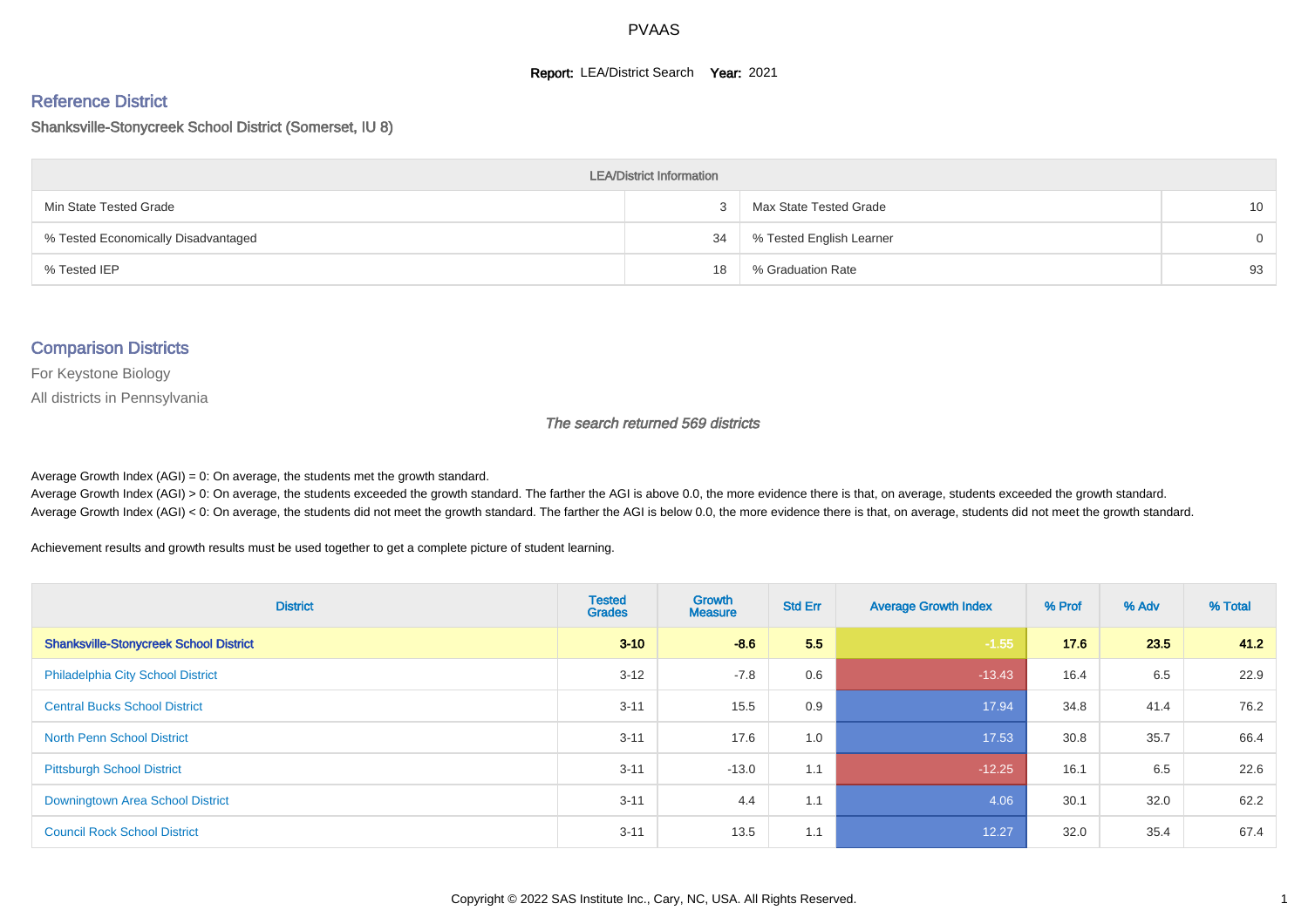| <b>District</b>                               | <b>Tested</b><br><b>Grades</b> | <b>Growth</b><br><b>Measure</b> | <b>Std Err</b> | <b>Average Growth Index</b> | % Prof | % Adv | % Total |
|-----------------------------------------------|--------------------------------|---------------------------------|----------------|-----------------------------|--------|-------|---------|
| <b>Shanksville-Stonycreek School District</b> | $3 - 10$                       | $-8.6$                          | 5.5            | $-1.55$                     | 17.6   | 23.5  | 41.2    |
| <b>Bethlehem Area School District</b>         | $3 - 11$                       | $-4.5$                          | 1.1            | $-3.91$                     | 20.4   | 11.3  | 31.7    |
| <b>Parkland School District</b>               | $3 - 11$                       | $-3.7$                          | 1.2            | $-3.17$                     | 31.4   | 30.6  | 62.0    |
| <b>West Chester Area School District</b>      | $3 - 11$                       | $-2.1$                          | 1.2            | $-1.83$                     | 36.4   | 23.2  | 59.6    |
| <b>Reading School District</b>                | $3 - 11$                       | 4.3                             | 1.2            | 3.71                        | 16.8   | 6.0   | 22.8    |
| <b>East Penn School District</b>              | $3 - 11$                       | 8.9                             | 1.2            | 7.61                        | 32.8   | 26.4  | 59.2    |
| <b>Cumberland Valley School District</b>      | $3-12$                         | 18.6                            | 1.2            | 15.79                       | 31.3   | 39.2  | 70.5    |
| <b>Spring-Ford Area School District</b>       | $3 - 11$                       | 16.6                            | 1.2            | 14.02                       | 30.4   | 45.3  | 75.7    |
| <b>Lower Merion School District</b>           | $3 - 11$                       | 18.9                            | 1.2            | 15.42                       | 29.4   | 48.6  | 78.0    |
| <b>Central Dauphin School District</b>        | $3 - 11$                       | $-5.2$                          | 1.2            | $-4.24$                     | 29.3   | 8.7   | 38.0    |
| <b>Chambersburg Area School District</b>      | $3 - 11$                       | $-5.6$                          | 1.3            | $-4.42$                     | 24.2   | 15.2  | 39.4    |
| <b>North Allegheny School District</b>        | $3 - 11$                       | 18.0                            | 1.3            | 14.25                       | 30.5   | 42.9  | 73.4    |
| <b>Hempfield School District</b>              | $3 - 11$                       | 13.4                            | 1.3            | 10.53                       | 29.9   | 36.8  | 66.7    |
| <b>Pennsbury School District</b>              | $3 - 11$                       | 5.6                             | 1.3            | 4.38                        | 37.7   | 27.7  | 65.4    |
| <b>Easton Area School District</b>            | $3 - 12$                       | 6.3                             | 1.3            | 4.91                        | 24.1   | 13.0  | 37.1    |
| <b>West Shore School District</b>             | $3-12$                         | 2.2                             | 1.3            | 1.68                        | 31.8   | 15.2  | 47.1    |
| <b>Neshaminy School District</b>              | $3 - 11$                       | 8.6                             | 1.3            | 6.56                        | 31.3   | 23.9  | 55.2    |
| <b>State College Area School District</b>     | $3 - 11$                       | 24.5                            | 1.3            | 18.59                       | 31.9   | 46.9  | 78.8    |
| Mt Lebanon School District                    | $3 - 11$                       | 2.4                             | 1.3            | 1.79                        | 39.3   | 37.4  | 76.8    |
| <b>Upper Darby School District</b>            | $3 - 12$                       | 11.2                            | 1.4            | 8.28                        | 23.8   | 11.8  | 35.6    |
| <b>Allentown City School District</b>         | $3 - 12$                       | $-16.9$                         | 1.4            | $-12.37$                    | 5.9    | 0.4   | 6.3     |
| <b>Haverford Township School District</b>     | $3 - 11$                       | 1.4                             | 1.4            | 1.05                        | 36.7   | 26.3  | 63.0    |
| <b>Millcreek Township School District</b>     | $3 - 11$                       | 9.1                             | 1.4            | 6.61                        | 34.5   | 30.1  | 64.6    |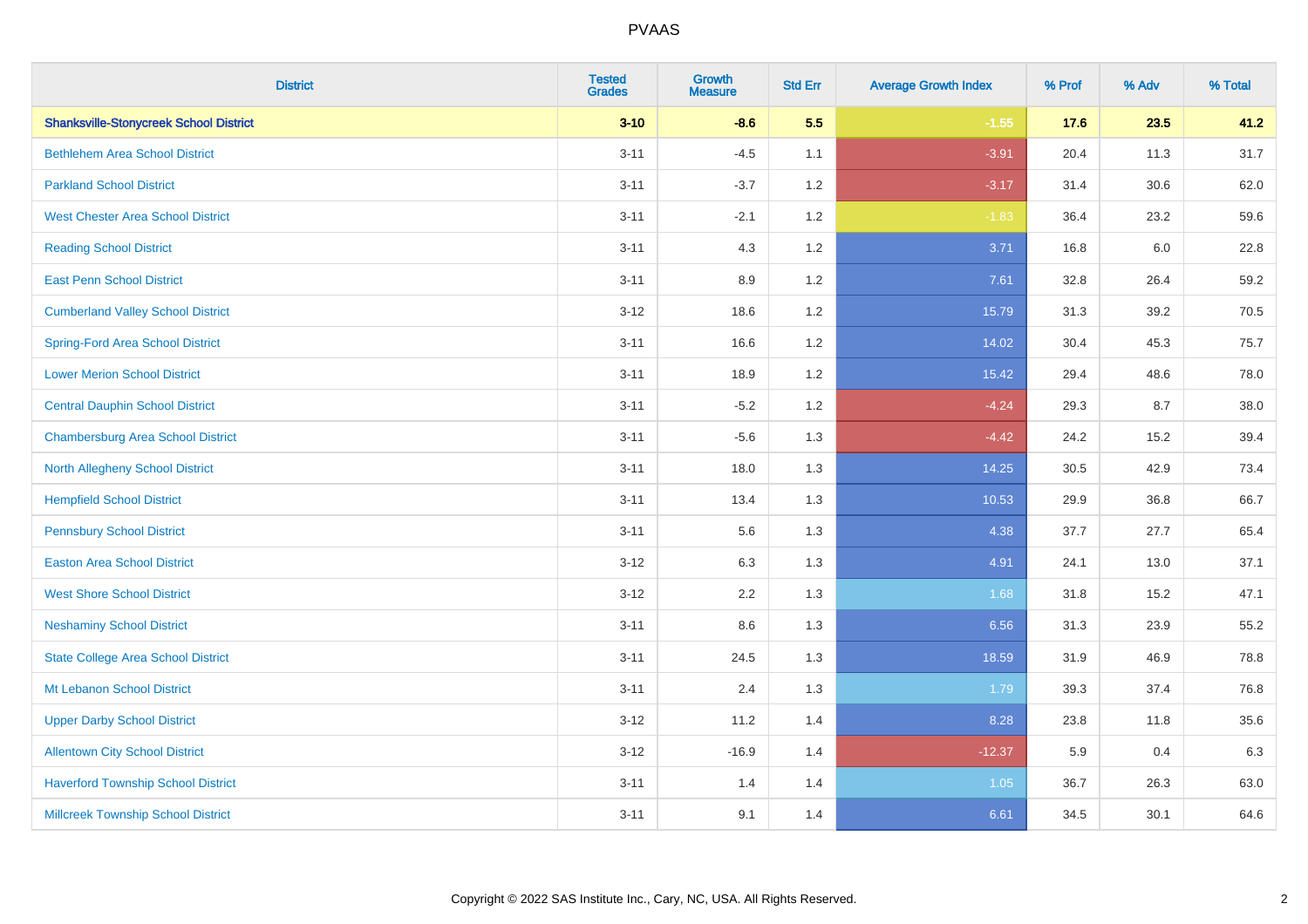| <b>District</b>                               | <b>Tested</b><br><b>Grades</b> | <b>Growth</b><br><b>Measure</b> | <b>Std Err</b> | <b>Average Growth Index</b> | % Prof | % Adv   | % Total |
|-----------------------------------------------|--------------------------------|---------------------------------|----------------|-----------------------------|--------|---------|---------|
| <b>Shanksville-Stonycreek School District</b> | $3 - 10$                       | $-8.6$                          | 5.5            | $-1.55$                     | 17.6   | 23.5    | 41.2    |
| <b>Lancaster School District</b>              | $3 - 12$                       | $-10.0$                         | 1.4            | $-7.22$                     | 9.0    | $3.9\,$ | 12.8    |
| <b>Bristol Township School District</b>       | $3 - 11$                       | $-7.4$                          | 1.4            | $-5.32$                     | 13.8   | 4.6     | 18.4    |
| <b>Boyertown Area School District</b>         | $3 - 11$                       | $-2.9$                          | 1.4            | $-2.06$                     | 30.8   | 22.6    | 53.4    |
| <b>Dallastown Area School District</b>        | $3 - 11$                       | 19.9                            | 1.4            | 14.14                       | 36.8   | 34.2    | 71.0    |
| <b>Williamsport Area School District</b>      | $3 - 11$                       | $-11.7$                         | 1.4            | $-8.29$                     | 18.2   | 10.5    | 28.7    |
| <b>Seneca Valley School District</b>          | $3 - 11$                       | 0.8                             | 1.4            | 0.54                        | 40.6   | 25.2    | 65.8    |
| <b>Souderton Area School District</b>         | $3 - 11$                       | 18.5                            | 1.4            | 12.86                       | 39.2   | 31.2    | 70.4    |
| East Stroudsburg Area School District         | $3 - 11$                       | $-4.9$                          | 1.4            | $-3.38$                     | 22.7   | 12.5    | 35.2    |
| <b>Avon Grove School District</b>             | $3 - 10$                       | 7.6                             | 1.4            | 5.29                        | 33.7   | 33.2    | 67.0    |
| <b>Erie City School District</b>              | $3 - 12$                       | $-4.5$                          | 1.4            | $-3.09$                     | 13.4   | 6.7     | 20.1    |
| <b>Manheim Township School District</b>       | $3 - 12$                       | 10.9                            | 1.5            | 7.51                        | 30.9   | 31.0    | 61.9    |
| <b>Wilson School District</b>                 | $3 - 12$                       | 0.5                             | 1.5            | 0.32                        | 30.4   | 25.5    | 55.9    |
| <b>Pennridge School District</b>              | $3 - 10$                       | 7.4                             | 1.5            | 5.10                        | 32.0   | 27.6    | 59.6    |
| <b>Penn Manor School District</b>             | $3 - 11$                       | 7.1                             | 1.5            | 4.82                        | 26.7   | 20.5    | 47.2    |
| <b>Butler Area School District</b>            | $3 - 11$                       | $-14.1$                         | 1.5            | $-9.60$                     | 26.4   | 11.1    | 37.5    |
| <b>Central York School District</b>           | $3 - 12$                       | 12.9                            | 1.5            | 8.64                        | 31.4   | 24.1    | 55.5    |
| <b>Perkiomen Valley School District</b>       | $3 - 11$                       | 2.7                             | 1.5            | 1.83                        | 35.0   | 25.3    | 60.3    |
| <b>Centennial School District</b>             | $3 - 10$                       | 1.5                             | 1.5            | 0.98                        | 23.6   | 12.4    | 36.0    |
| Altoona Area School District                  | $3 - 12$                       | 0.1                             | 1.5            | 0.07                        | 29.0   | 13.8    | 42.8    |
| Owen J Roberts School District                | $3 - 11$                       | $-3.5$                          | 1.5            | $-2.27$                     | 36.8   | 24.4    | 61.2    |
| Pennsylvania Cyber Charter School             | $3 - 11$                       | 0.6                             | 1.5            | 0.37                        | 20.8   | 8.1     | 28.9    |
| <b>Quakertown Community School District</b>   | $3 - 12$                       | $-4.3$                          | 1.5            | $-2.79$                     | 33.8   | 20.1    | 53.8    |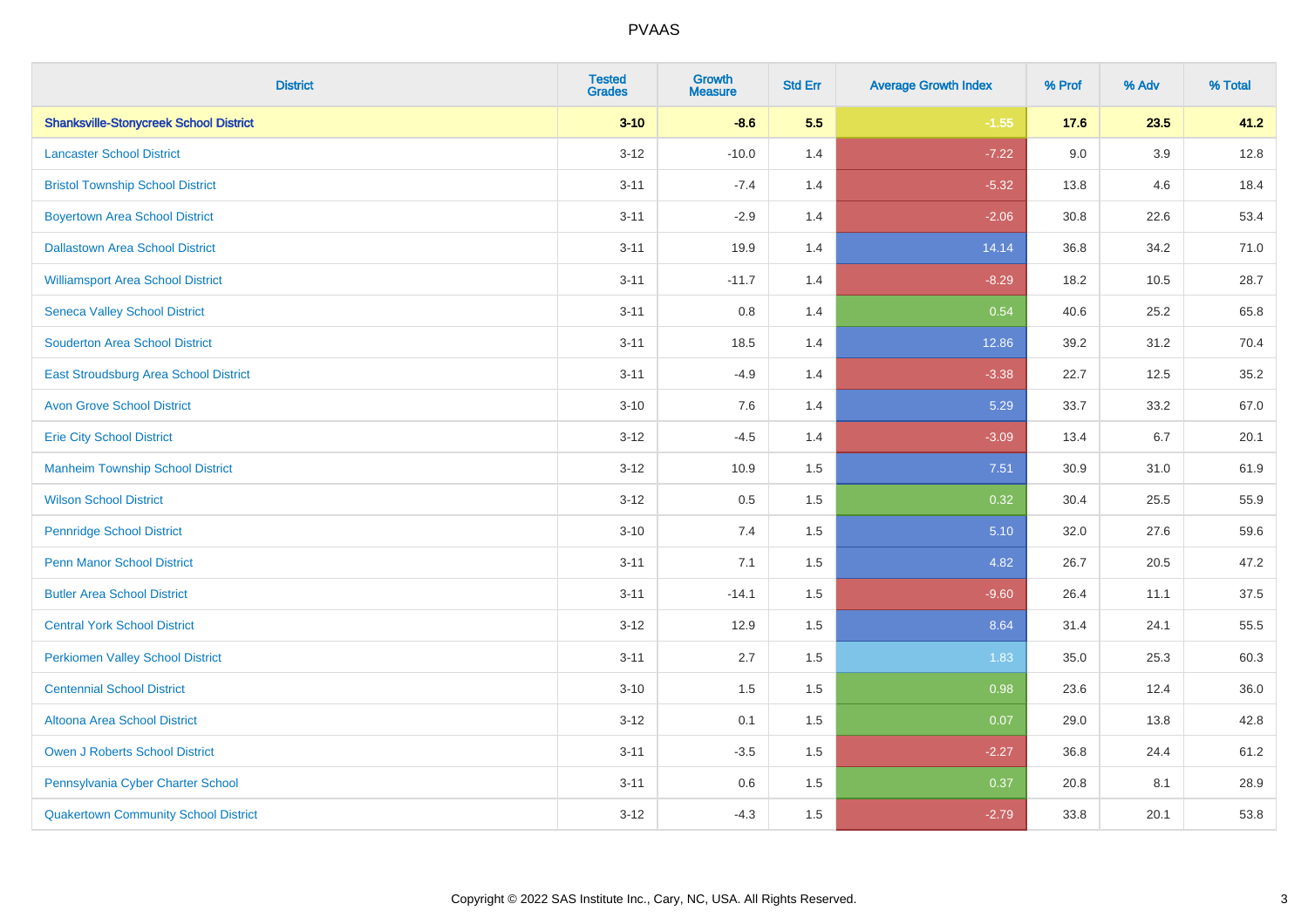| <b>District</b>                                    | <b>Tested</b><br><b>Grades</b> | <b>Growth</b><br><b>Measure</b> | <b>Std Err</b> | <b>Average Growth Index</b> | % Prof | % Adv | % Total |
|----------------------------------------------------|--------------------------------|---------------------------------|----------------|-----------------------------|--------|-------|---------|
| <b>Shanksville-Stonycreek School District</b>      | $3 - 10$                       | $-8.6$                          | 5.5            | $-1.55$                     | 17.6   | 23.5  | 41.2    |
| <b>Canon-Mcmillan School District</b>              | $3 - 11$                       | $-5.0$                          | $1.5\,$        | $-3.25$                     | 30.8   | 28.5  | 59.3    |
| Northampton Area School District                   | $3 - 11$                       | 3.2                             | 1.5            | 2.05                        | 29.8   | 17.9  | 47.7    |
| <b>Commonwealth Charter Academy Charter School</b> | $3 - 10$                       | 4.2                             | 1.6            | 2.68                        | 27.0   | 15.6  | 42.5    |
| <b>Hazleton Area School District</b>               | $3 - 11$                       | 6.0                             | 1.6            | 3.85                        | 20.5   | 9.0   | 29.5    |
| <b>Cornwall-Lebanon School District</b>            | $3 - 11$                       | 8.2                             | 1.6            | 5.24                        | 28.0   | 20.5  | 48.6    |
| <b>Bensalem Township School District</b>           | $3 - 11$                       | $1.0$                           | 1.6            | 0.63                        | 24.3   | 10.7  | 34.9    |
| <b>Armstrong School District</b>                   | $3 - 11$                       | $9.8\,$                         | 1.6            | 6.22                        | 32.8   | 24.6  | 57.4    |
| <b>Methacton School District</b>                   | $3 - 11$                       | 11.0                            | 1.6            | 6.94                        | 36.0   | 33.6  | 69.6    |
| <b>Abington School District</b>                    | $3 - 10$                       | 0.9                             | 1.6            | 0.57                        | 29.7   | 28.7  | 58.4    |
| <b>Ridley School District</b>                      | $3 - 12$                       | 0.3                             | 1.6            | 0.21                        | 32.0   | 10.7  | 42.6    |
| <b>Mifflin County School District</b>              | $3 - 11$                       | 12.3                            | 1.6            | 7.69                        | 35.1   | 15.1  | 50.3    |
| <b>Norwin School District</b>                      | $3 - 11$                       | $-1.1$                          | 1.6            | $-0.70$                     | 37.7   | 27.6  | 65.2    |
| <b>Stroudsburg Area School District</b>            | $3 - 11$                       | 7.5                             | 1.6            | 4.70                        | 30.4   | 18.3  | 48.7    |
| <b>Hempfield Area School District</b>              | $3 - 12$                       | $-10.2$                         | 1.6            | $-6.37$                     | 28.1   | 19.2  | 47.3    |
| <b>York Co School Of Technology</b>                | $9 - 12$                       | $-10.9$                         | 1.6            | $-6.79$                     | 22.6   | 4.0   | 26.6    |
| <b>Governor Mifflin School District</b>            | $3 - 11$                       | $-4.4$                          | 1.6            | $-2.69$                     | 30.3   | 7.7   | 38.0    |
| <b>Coatesville Area School District</b>            | $3 - 11$                       | $-9.5$                          | 1.6            | $-5.81$                     | 12.8   | 3.3   | 16.2    |
| <b>Hatboro-Horsham School District</b>             | $3 - 11$                       | $-2.7$                          | 1.6            | $-1.65$                     | 27.9   | 17.9  | 45.8    |
| <b>Delaware Valley School District</b>             | $3 - 11$                       | 15.7                            | 1.6            | 9.62                        | 36.7   | 32.1  | 68.8    |
| Mechanicsburg Area School District                 | $3 - 11$                       | $-5.7$                          | 1.6            | $-3.48$                     | 35.1   | 16.0  | 51.2    |
| <b>Hollidaysburg Area School District</b>          | $3 - 11$                       | $-2.7$                          | 1.6            | $-1.64$                     | 32.6   | 15.2  | 47.8    |
| <b>Colonial School District</b>                    | $3 - 11$                       | 22.1                            | 1.6            | 13.55                       | 27.2   | 43.5  | 70.6    |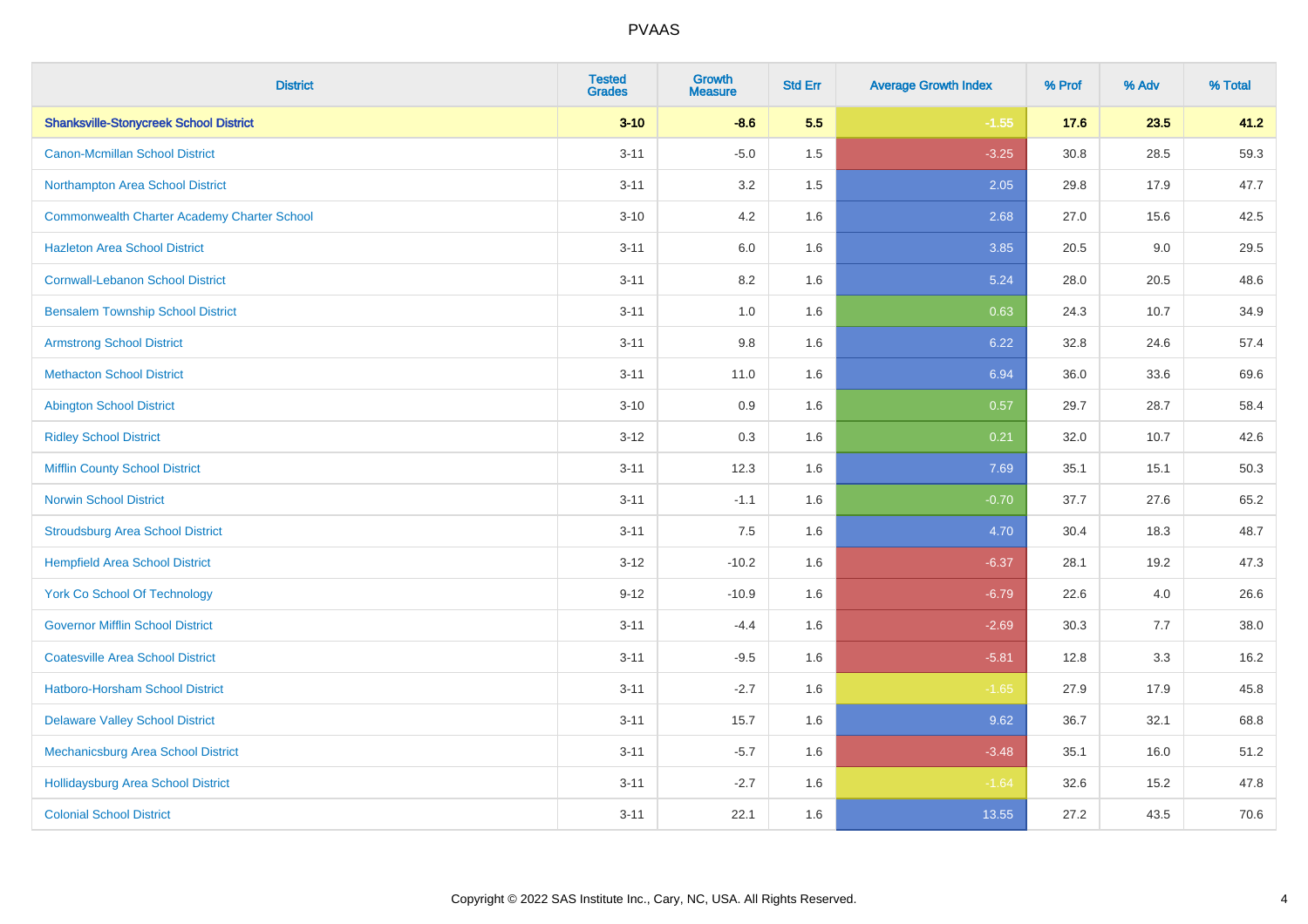| <b>District</b>                               | <b>Tested</b><br><b>Grades</b> | <b>Growth</b><br><b>Measure</b> | <b>Std Err</b> | <b>Average Growth Index</b> | % Prof | % Adv | % Total |
|-----------------------------------------------|--------------------------------|---------------------------------|----------------|-----------------------------|--------|-------|---------|
| <b>Shanksville-Stonycreek School District</b> | $3 - 10$                       | $-8.6$                          | 5.5            | $-1.55$                     | 17.6   | 23.5  | 41.2    |
| <b>Warren County School District</b>          | $3 - 11$                       | $-0.1$                          | 1.6            | $-0.06$                     | 26.7   | 9.7   | 36.4    |
| <b>Nazareth Area School District</b>          | $3 - 11$                       | $-2.5$                          | 1.7            | $-1.53$                     | 29.2   | 24.6  | 53.8    |
| <b>Norristown Area School District</b>        | $3 - 12$                       | $-25.4$                         | 1.7            | $-15.35$                    | 10.6   | 1.8   | 12.4    |
| <b>Kennett Consolidated School District</b>   | $3 - 11$                       | $-10.4$                         | 1.7            | $-6.27$                     | 28.7   | 14.0  | 42.7    |
| <b>Whitehall-Coplay School District</b>       | $3 - 11$                       | 11.8                            | 1.7            | 7.06                        | 32.3   | 21.7  | 54.0    |
| <b>Pine-Richland School District</b>          | $3 - 11$                       | 9.3                             | 1.7            | 5.56                        | 42.3   | 35.8  | 78.1    |
| <b>South Western School District</b>          | $3 - 12$                       | 2.5                             | 1.7            | 1.48                        | 36.2   | 19.7  | 55.9    |
| <b>Conestoga Valley School District</b>       | $3 - 11$                       | 2.4                             | 1.7            | 1.43                        | 35.0   | 23.5  | 58.5    |
| <b>Ephrata Area School District</b>           | $3 - 11$                       | 6.8                             | 1.7            | 4.08                        | 31.6   | 17.1  | 48.8    |
| <b>Abington Heights School District</b>       | $3 - 11$                       | 6.7                             | 1.7            | 4.00                        | 33.8   | 31.7  | 65.5    |
| <b>Bethel Park School District</b>            | $3 - 11$                       | $-4.4$                          | 1.7            | $-2.62$                     | 40.1   | 27.3  | 67.4    |
| <b>Elizabethtown Area School District</b>     | $3 - 12$                       | 7.1                             | 1.7            | 4.19                        | 36.4   | 27.6  | 64.0    |
| <b>Garnet Valley School District</b>          | $3 - 10$                       | 0.2                             | 1.7            | 0.13                        | 34.9   | 26.4  | 61.3    |
| <b>Wissahickon School District</b>            | $3 - 10$                       | $-5.3$                          | 1.7            | $-3.14$                     | 27.5   | 29.0  | 56.6    |
| <b>Exeter Township School District</b>        | $3 - 11$                       | $-1.0$                          | 1.7            | $-0.58$                     | 27.2   | 15.6  | 42.8    |
| <b>Conewago Valley School District</b>        | $3 - 12$                       | 7.6                             | 1.7            | 4.46                        | 41.3   | 19.4  | 60.6    |
| <b>Peters Township School District</b>        | $3 - 11$                       | 14.1                            | 1.7            | 8.16                        | 35.2   | 41.6  | 76.8    |
| <b>Carlisle Area School District</b>          | $3 - 11$                       | $-5.2$                          | 1.7            | $-2.99$                     | 28.0   | 19.3  | 47.3    |
| <b>Unionville-Chadds Ford School District</b> | $3 - 11$                       | 15.8                            | 1.7            | 9.12                        | 31.2   | 48.0  | 79.2    |
| <b>Springfield School District</b>            | $3 - 11$                       | 1.2                             | 1.7            | 0.69                        | 31.8   | 25.2  | 56.9    |
| <b>Shaler Area School District</b>            | $3 - 11$                       | $-2.1$                          | 1.8            | $-1.18$                     | 32.0   | 13.0  | 45.0    |
| <b>Penn-Trafford School District</b>          | $3 - 11$                       | 2.9                             | 1.8            | 1.68                        | 46.3   | 26.2  | 72.5    |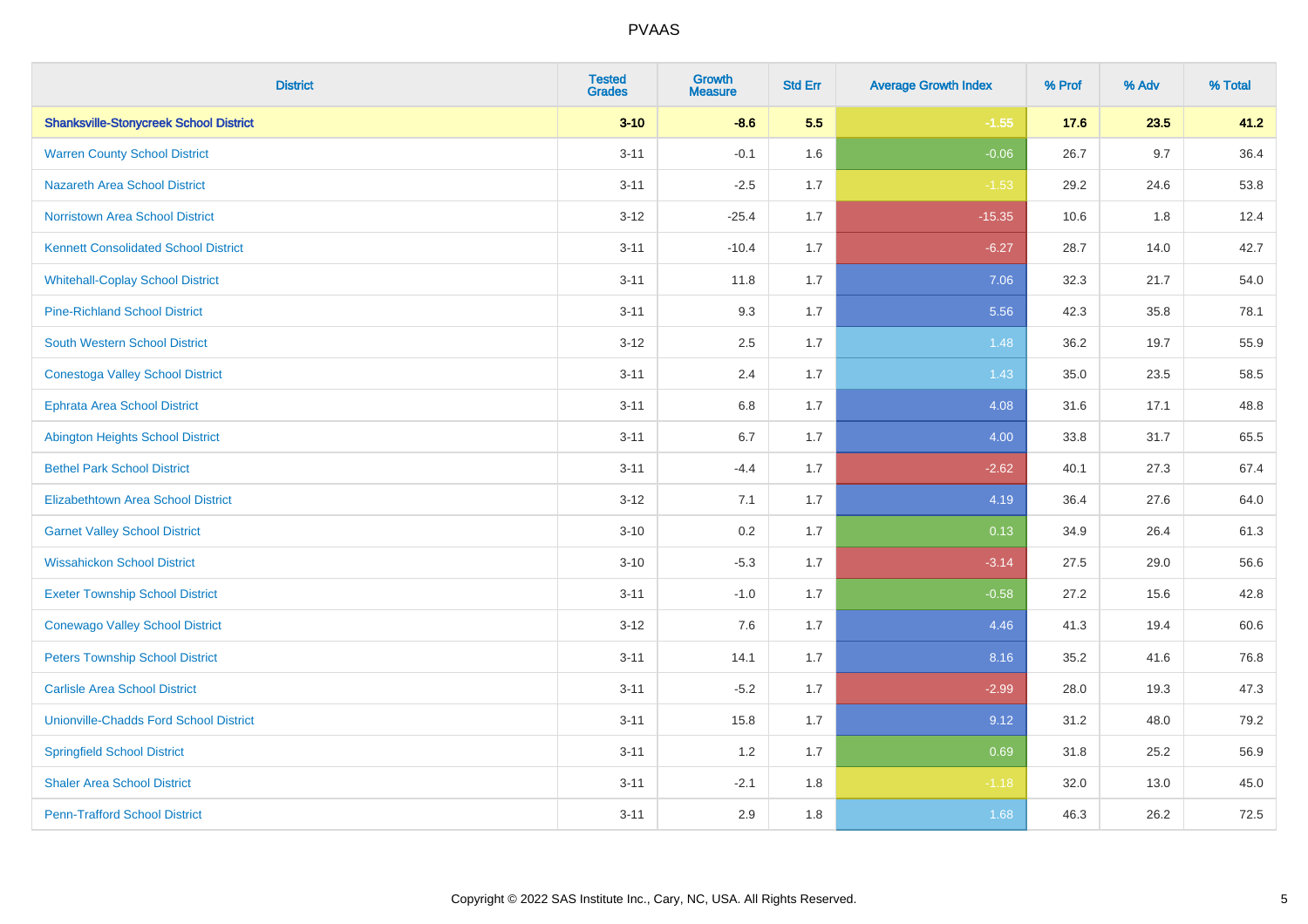| <b>District</b>                               | <b>Tested</b><br><b>Grades</b> | <b>Growth</b><br><b>Measure</b> | <b>Std Err</b> | <b>Average Growth Index</b> | % Prof | % Adv | % Total |
|-----------------------------------------------|--------------------------------|---------------------------------|----------------|-----------------------------|--------|-------|---------|
| <b>Shanksville-Stonycreek School District</b> | $3 - 10$                       | $-8.6$                          | 5.5            | $-1.55$                     | 17.6   | 23.5  | 41.2    |
| <b>Shippensburg Area School District</b>      | $3 - 11$                       | 0.5                             | 1.8            | 0.26                        | 23.5   | 22.8  | 46.3    |
| <b>Upper Saint Clair School District</b>      | $3 - 11$                       | 13.8                            | 1.8            | 7.86                        | 32.2   | 44.5  | 76.7    |
| <b>Oxford Area School District</b>            | $3 - 11$                       | $-3.1$                          | 1.8            | $-1.77$                     | 27.5   | 14.5  | 42.0    |
| <b>Lower Dauphin School District</b>          | $3 - 11$                       | 5.3                             | 1.8            | 3.03                        | 30.6   | 26.8  | 57.5    |
| <b>York City School District</b>              | $3 - 12$                       | $-17.7$                         | 1.8            | $-10.05$                    | 3.2    | 0.7   | 3.9     |
| <b>Keystone Central School District</b>       | $3 - 11$                       | 3.6                             | 1.8            | 2.04                        | 27.1   | 14.6  | 41.8    |
| <b>Penn-Delco School District</b>             | $3 - 11$                       | 1.3                             | 1.8            | 0.75                        | 26.5   | 12.6  | 39.1    |
| <b>Trinity Area School District</b>           | $3 - 11$                       | $-8.7$                          | 1.8            | $-4.87$                     | 20.9   | 9.8   | 30.8    |
| Pocono Mountain School District               | $3 - 12$                       | $-4.3$                          | 1.8            | $-2.43$                     | 35.5   | 17.1  | 52.6    |
| <b>Waynesboro Area School District</b>        | $3 - 12$                       | 3.0                             | 1.8            | 1.67                        | 26.0   | 23.5  | 49.5    |
| <b>North Hills School District</b>            | $3 - 11$                       | $-15.8$                         | 1.8            | $-8.84$                     | 26.4   | 19.8  | 46.2    |
| Palmyra Area School District                  | $3 - 11$                       | 16.2                            | 1.8            | 9.02                        | 38.8   | 34.0  | 72.8    |
| <b>Moon Area School District</b>              | $3 - 11$                       | 1.5                             | 1.8            | 0.86                        | 34.5   | 25.5  | 60.0    |
| <b>Upper Dublin School District</b>           | $3 - 12$                       | 2.1                             | 1.8            | 1.19                        | 34.7   | 30.0  | 64.7    |
| South Fayette Township School District        | $3 - 11$                       | 6.0                             | 1.8            | 3.33                        | 32.2   | 38.3  | 70.5    |
| Northeastern York School District             | $3 - 11$                       | $3.8\,$                         | 1.8            | 2.11                        | 32.7   | 21.0  | 53.7    |
| Northern York County School District          | $3 - 11$                       | 8.4                             | 1.8            | 4.63                        | 24.3   | 23.1  | 47.4    |
| <b>Pleasant Valley School District</b>        | $3 - 11$                       | $-3.3$                          | 1.8            | $-1.80$                     | 28.5   | 10.4  | 39.0    |
| <b>Solanco School District</b>                | $3 - 11$                       | 2.2                             | 1.8            | 1.18                        | 27.2   | 15.0  | 42.3    |
| <b>Southern York County School District</b>   | $3 - 11$                       | 15.5                            | 1.8            | 8.48                        | 37.6   | 29.2  | 66.8    |
| Phoenixville Area School District             | $3 - 11$                       | 7.3                             | 1.8            | 3.96                        | 32.3   | 27.6  | 59.8    |
| <b>South Eastern School District</b>          | $3 - 11$                       | $-1.0$                          | 1.8            | $-0.55$                     | 36.4   | 17.1  | 53.5    |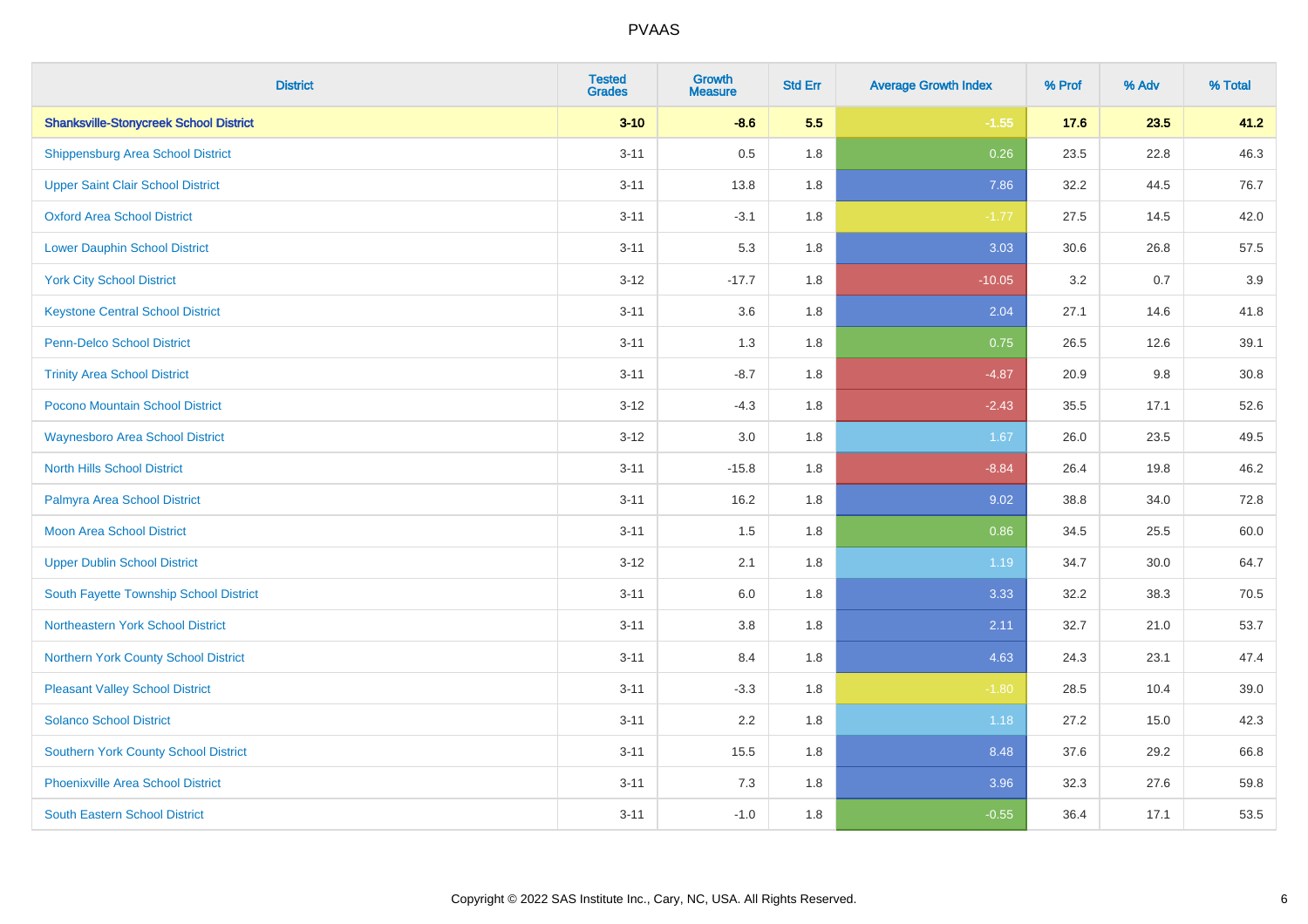| <b>District</b>                               | <b>Tested</b><br><b>Grades</b> | Growth<br><b>Measure</b> | <b>Std Err</b> | <b>Average Growth Index</b> | % Prof | % Adv | % Total |
|-----------------------------------------------|--------------------------------|--------------------------|----------------|-----------------------------|--------|-------|---------|
| <b>Shanksville-Stonycreek School District</b> | $3 - 10$                       | $-8.6$                   | 5.5            | $-1.55$                     | 17.6   | 23.5  | 41.2    |
| <b>Franklin Regional School District</b>      | $3 - 11$                       | 11.3                     | 1.8            | 6.13                        | 30.0   | 35.0  | 65.0    |
| <b>Warwick School District</b>                | $3 - 11$                       | 21.7                     | 1.8            | 11.76                       | 27.7   | 36.3  | 64.0    |
| <b>Radnor Township School District</b>        | $3 - 12$                       | 7.5                      | 1.9            | 4.03                        | 33.0   | 38.3  | 71.3    |
| <b>Penncrest School District</b>              | $3 - 11$                       | 6.0                      | 1.9            | 3.24                        | 31.1   | 16.9  | 48.0    |
| Fox Chapel Area School District               | $3 - 11$                       | 17.6                     | 1.9            | 9.47                        | 22.9   | 52.0  | 74.9    |
| <b>Baldwin-Whitehall School District</b>      | $3 - 11$                       | $-5.5$                   | 1.9            | $-2.93$                     | 32.0   | 14.7  | 46.7    |
| <b>Upper Perkiomen School District</b>        | $3 - 11$                       | 5.7                      | 1.9            | 3.04                        | 25.4   | 19.9  | 45.4    |
| <b>Daniel Boone Area School District</b>      | $3 - 12$                       | 0.9                      | 1.9            | 0.46                        | 28.9   | 22.0  | 51.0    |
| <b>Lebanon School District</b>                | $3 - 11$                       | $-1.2$                   | 1.9            | $-0.63$                     | 15.2   | 6.4   | 21.6    |
| <b>Dover Area School District</b>             | $3 - 12$                       | 7.1                      | 1.9            | 3.78                        | 33.0   | 18.7  | 51.7    |
| Pennsylvania Leadership Charter School        | $3 - 11$                       | 8.0                      | 1.9            | 4.22                        | 33.1   | 27.8  | 60.9    |
| <b>Cocalico School District</b>               | $3 - 11$                       | 12.3                     | 1.9            | 6.48                        | 28.2   | 32.3  | 60.5    |
| <b>Muhlenberg School District</b>             | $3 - 10$                       | $-17.8$                  | 1.9            | $-9.34$                     | 12.4   | 4.6   | 17.0    |
| West Jefferson Hills School District          | $3 - 11$                       | 1.9                      | 1.9            | 0.99                        | 34.8   | 27.3  | 62.1    |
| <b>Twin Valley School District</b>            | $3 - 12$                       | $-3.2$                   | 1.9            | $-1.68$                     | 38.8   | 19.8  | 58.6    |
| <b>Mars Area School District</b>              | $3 - 10$                       | 6.6                      | 1.9            | 3.45                        | 36.7   | 32.4  | 69.1    |
| <b>William Penn School District</b>           | $3 - 12$                       | 7.0                      | 1.9            | 3.61                        | 14.0   | 7.2   | 21.3    |
| <b>Red Lion Area School District</b>          | $3 - 11$                       | 4.5                      | 1.9            | 2.31                        | 32.3   | 21.5  | 53.8    |
| Lampeter-Strasburg School District            | $3 - 12$                       | 11.0                     | 1.9            | 5.69                        | 35.4   | 32.3  | 67.7    |
| <b>Harrisburg City School District</b>        | $3 - 11$                       | $-0.2$                   | 2.0            | $-0.11$                     | 6.0    | 2.0   | 8.0     |
| <b>Upper Merion Area School District</b>      | $3 - 11$                       | 14.0                     | 2.0            | 7.15                        | 34.4   | 32.6  | 67.0    |
| <b>Pottsgrove School District</b>             | $3 - 11$                       | $-5.5$                   | 2.0            | $-2.78$                     | 28.6   | 10.3  | 38.8    |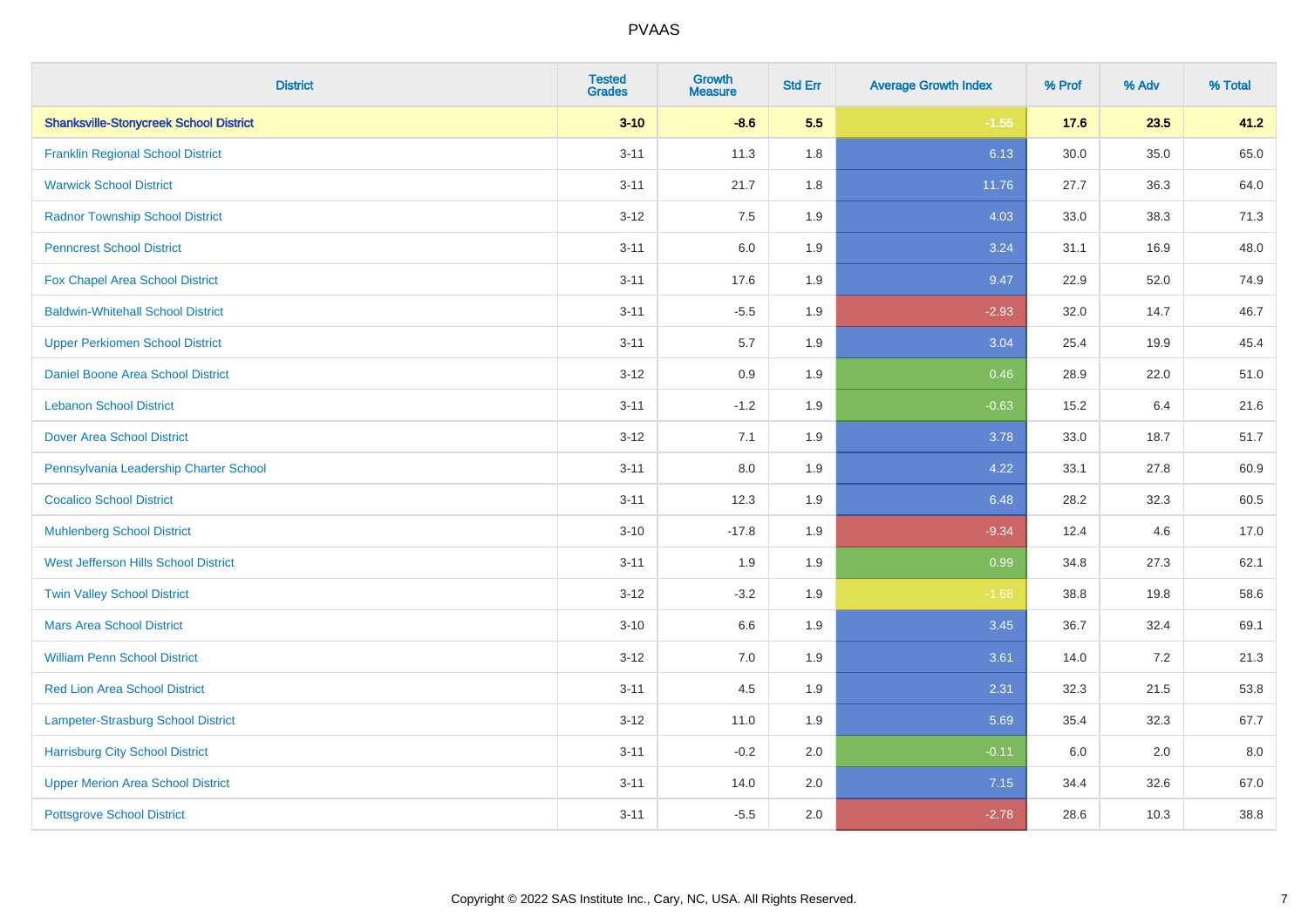| <b>District</b>                                | <b>Tested</b><br><b>Grades</b> | <b>Growth</b><br><b>Measure</b> | <b>Std Err</b> | <b>Average Growth Index</b> | % Prof | % Adv | % Total |
|------------------------------------------------|--------------------------------|---------------------------------|----------------|-----------------------------|--------|-------|---------|
| <b>Shanksville-Stonycreek School District</b>  | $3 - 10$                       | $-8.6$                          | 5.5            | $-1.55$                     | 17.6   | 23.5  | 41.2    |
| <b>Hampton Township School District</b>        | $3 - 11$                       | 7.4                             | 2.0            | 3.79                        | 37.9   | 39.2  | 77.0    |
| <b>Manheim Central School District</b>         | $3 - 11$                       | 12.8                            | 2.0            | 6.52                        | 27.8   | 35.4  | 63.2    |
| <b>Great Valley School District</b>            | $3 - 11$                       | 5.4                             | 2.0            | 2.77                        | 33.8   | 33.5  | 67.3    |
| <b>Interboro School District</b>               | $3 - 12$                       | $-8.4$                          | 2.0            | $-4.27$                     | 27.6   | 6.4   | 34.1    |
| <b>Greater Latrobe School District</b>         | $3 - 11$                       | $-14.1$                         | 2.0            | $-7.14$                     | 41.0   | 12.6  | 53.6    |
| <b>Derry Township School District</b>          | $3 - 10$                       | 20.1                            | 2.0            | 10.20                       | 32.8   | 46.9  | 79.7    |
| <b>Upper Moreland Township School District</b> | $3 - 11$                       | 1.1                             | 2.0            | 0.56                        | 24.8   | 26.6  | 51.3    |
| <b>Connellsville Area School District</b>      | $3 - 11$                       | $-5.3$                          | 2.0            | $-2.67$                     | 24.2   | 5.0   | 29.1    |
| <b>Gettysburg Area School District</b>         | $3 - 11$                       | $-6.0$                          | 2.0            | $-3.02$                     | 28.8   | 19.6  | 48.5    |
| <b>Greencastle-Antrim School District</b>      | $3 - 11$                       | $-0.3$                          | 2.0            | $-0.14$                     | 30.9   | 22.2  | 53.1    |
| <b>West Allegheny School District</b>          | $3 - 12$                       | 8.6                             | 2.0            | 4.34                        | 37.3   | 27.2  | 64.5    |
| <b>Lower Moreland Township School District</b> | $3 - 11$                       | 8.7                             | 2.0            | 4.35                        | 38.2   | 33.2  | 71.4    |
| <b>Bellefonte Area School District</b>         | $3 - 11$                       | $6.7\,$                         | 2.0            | 3.34                        | 28.8   | 21.5  | 50.2    |
| <b>Gateway School District</b>                 | $3 - 11$                       | 3.1                             | 2.0            | 1.55                        | 35.7   | 18.5  | 54.2    |
| <b>Dubois Area School District</b>             | $3 - 11$                       | $-2.8$                          | 2.0            | $-1.37$                     | 35.5   | 19.0  | 54.6    |
| <b>Fleetwood Area School District</b>          | $3 - 10$                       | 10.4                            | 2.0            | 5.19                        | 31.7   | 25.8  | 57.5    |
| <b>Juniata County School District</b>          | $3 - 12$                       | 7.7                             | 2.0            | 3.81                        | 22.9   | 18.9  | 41.8    |
| <b>Indiana Area School District</b>            | $3 - 11$                       | 12.0                            | 2.0            | 5.98                        | 30.0   | 30.4  | 60.3    |
| <b>Cheltenham School District</b>              | $3 - 11$                       | $-17.6$                         | 2.0            | $-8.74$                     | 24.4   | 8.3   | 32.6    |
| <b>Tunkhannock Area School District</b>        | $3 - 11$                       | 1.4                             | 2.0            | 0.71                        | 29.8   | 18.1  | 47.9    |
| <b>Bangor Area School District</b>             | $3-12$                         | $-1.2$                          | 2.0            | $-0.60$                     | 25.8   | 12.7  | 38.5    |
| <b>Kiski Area School District</b>              | $3 - 11$                       | $-4.0$                          | 2.0            | $-1.99$                     | 23.1   | 18.2  | 41.3    |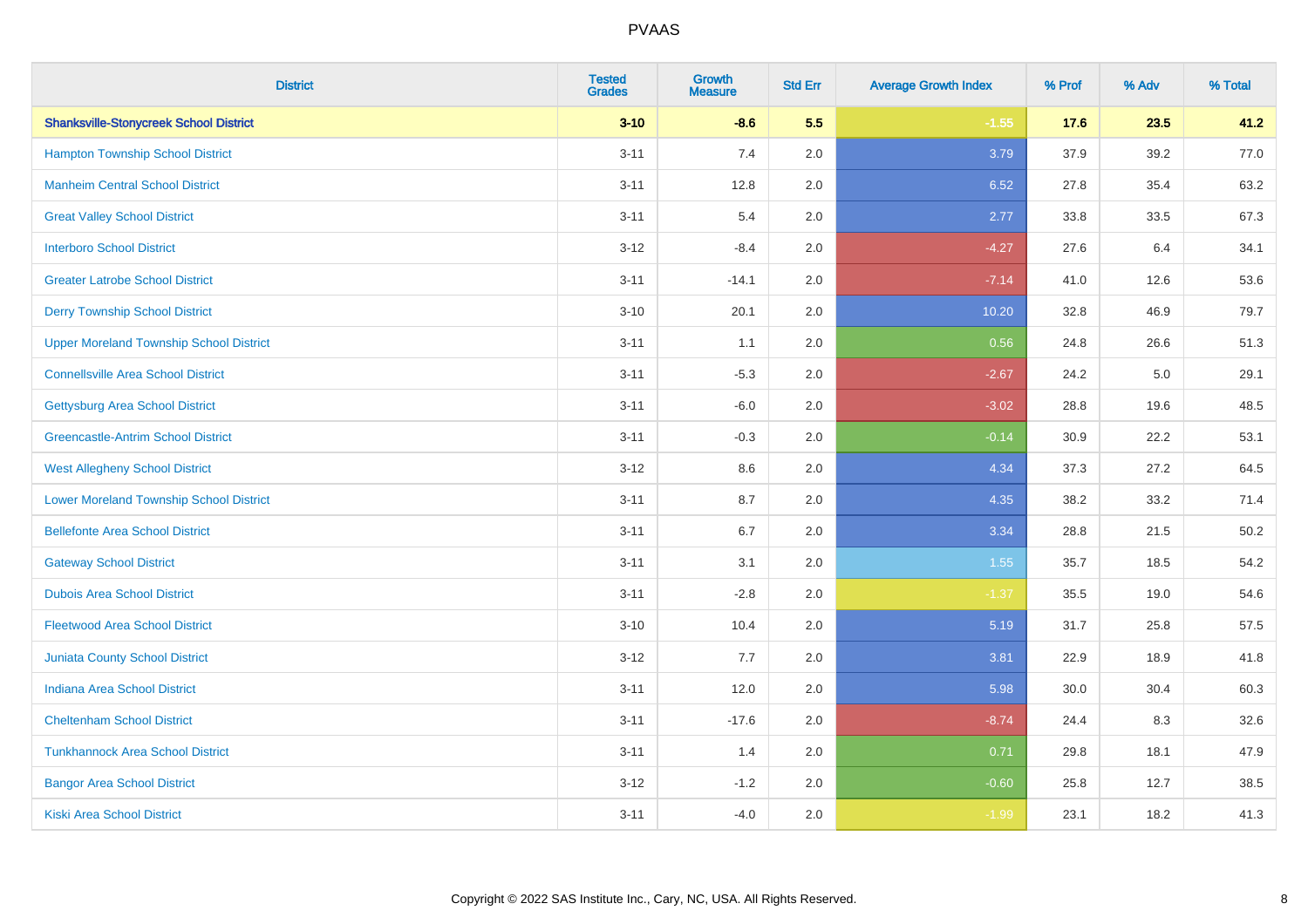| <b>District</b>                               | <b>Tested</b><br><b>Grades</b> | <b>Growth</b><br><b>Measure</b> | <b>Std Err</b> | <b>Average Growth Index</b> | % Prof | % Adv | % Total |
|-----------------------------------------------|--------------------------------|---------------------------------|----------------|-----------------------------|--------|-------|---------|
| <b>Shanksville-Stonycreek School District</b> | $3 - 10$                       | $-8.6$                          | 5.5            | $-1.55$                     | 17.6   | 23.5  | 41.2    |
| <b>Spring Grove Area School District</b>      | $3 - 11$                       | 3.9                             | 2.0            | 1.90                        | 30.0   | 23.0  | 53.0    |
| <b>Montour School District</b>                | $3 - 11$                       | $-6.1$                          | 2.1            | $-2.95$                     | 31.8   | 23.6  | 55.3    |
| <b>Wallenpaupack Area School District</b>     | $3 - 11$                       | $8.8\,$                         | 2.1            | 4.28                        | 28.5   | 18.9  | 47.4    |
| 21st Century Cyber Charter School             | $6 - 12$                       | 6.6                             | 2.1            | 3.16                        | 29.0   | 21.8  | 50.8    |
| <b>Pottsville Area School District</b>        | $3-12$                         | $-4.9$                          | 2.1            | $-2.36$                     | 21.8   | 7.9   | 29.6    |
| Esperanza Academy Charter School              | $4 - 11$                       | 2.1                             | 2.1            | 1.01                        | 14.2   | 3.6   | 17.8    |
| <b>Dallas School District</b>                 | $3 - 11$                       | 8.1                             | 2.1            | 3.87                        | 32.4   | 22.4  | 54.8    |
| Selinsgrove Area School District              | $3 - 12$                       | $-5.7$                          | 2.1            | $-2.74$                     | 25.4   | 13.9  | 39.2    |
| <b>York Suburban School District</b>          | $3 - 11$                       | 7.4                             | 2.1            | 3.55                        | 24.9   | 31.2  | 56.1    |
| Mifflinburg Area School District              | $3 - 11$                       | $-6.0$                          | 2.1            | $-2.87$                     | 32.7   | 13.3  | 46.0    |
| <b>Blue Mountain School District</b>          | $3 - 10$                       | 12.2                            | 2.1            | 5.81                        | 30.7   | 26.1  | 56.8    |
| <b>Southern Lehigh School District</b>        | $3 - 11$                       | $-4.1$                          | 2.1            | $-1.94$                     | 39.3   | 28.0  | 67.2    |
| <b>Crawford Central School District</b>       | $3 - 11$                       | 5.7                             | 2.1            | 2.71                        | 26.4   | 15.8  | 42.1    |
| <b>Freeport Area School District</b>          | $3 - 10$                       | $-0.2$                          | 2.1            | $-0.10$                     | 37.4   | 29.8  | 67.2    |
| <b>Conrad Weiser Area School District</b>     | $3 - 11$                       | 7.1                             | 2.1            | 3.34                        | 28.2   | 14.4  | 42.6    |
| Northwestern Lehigh School District           | $3 - 11$                       | $-2.4$                          | 2.1            | $-1.14$                     | 41.7   | 17.9  | 59.5    |
| East Pennsboro Area School District           | $3 - 11$                       | 4.8                             | 2.1            | 2.26                        | 36.8   | 16.9  | 53.7    |
| Rose Tree Media School District               | $3 - 10$                       | $-2.8$                          | 2.1            | $-1.33$                     | 35.2   | 29.6  | 64.8    |
| <b>Chartiers Valley School District</b>       | $3 - 11$                       | $-9.1$                          | 2.1            | $-4.23$                     | 20.7   | 17.4  | 38.0    |
| <b>Eastern Lebanon County School District</b> | $3 - 11$                       | 4.0                             | 2.1            | 1.89                        | 23.5   | 11.5  | 35.0    |
| <b>East Lycoming School District</b>          | $3 - 11$                       | $-10.9$                         | 2.1            | $-5.08$                     | 22.5   | 8.2   | 30.8    |
| <b>Tuscarora School District</b>              | $3 - 11$                       | 13.4                            | 2.2            | 6.20                        | 37.1   | 26.3  | 63.4    |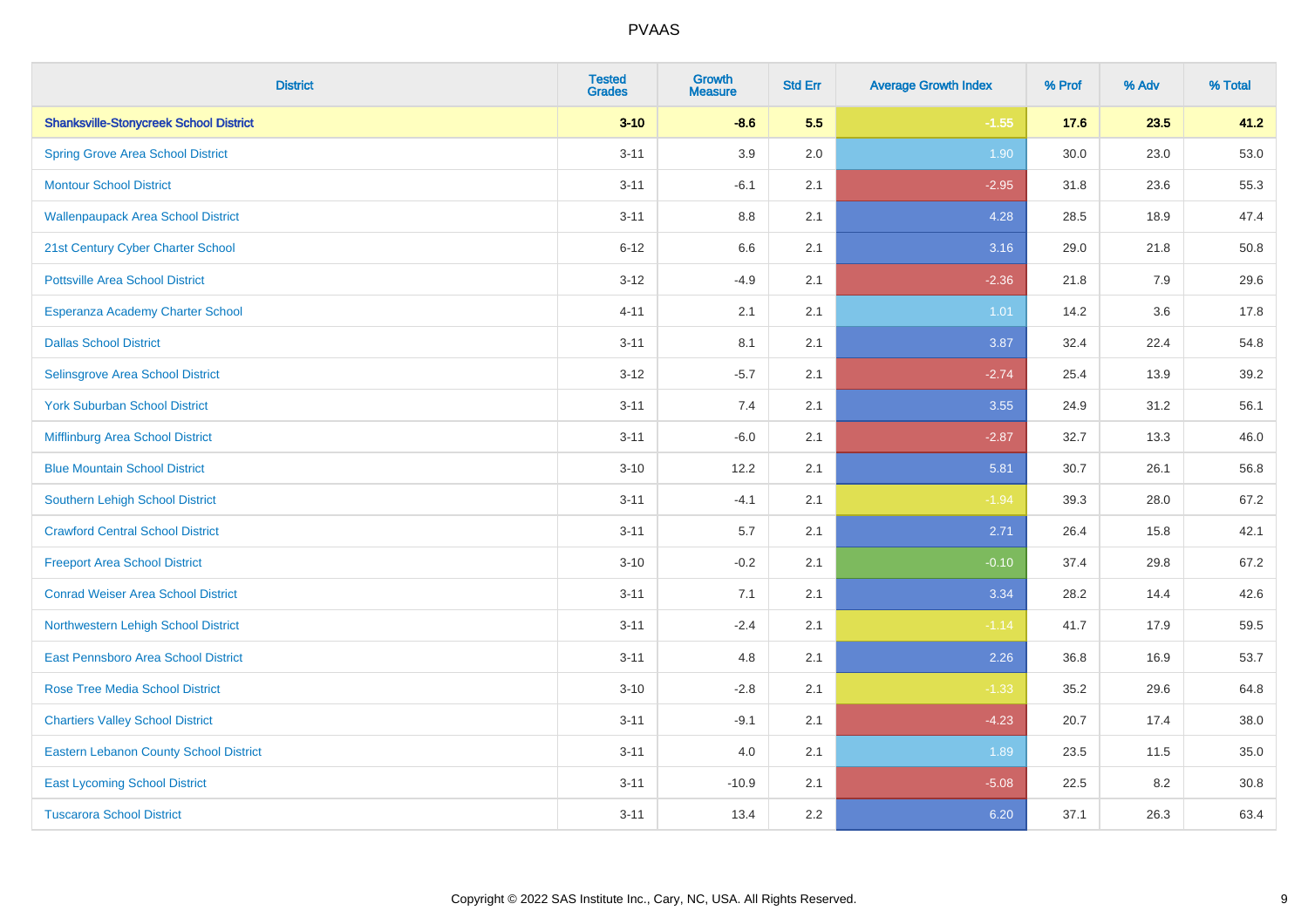| <b>District</b>                               | <b>Tested</b><br><b>Grades</b> | <b>Growth</b><br><b>Measure</b> | <b>Std Err</b> | <b>Average Growth Index</b> | % Prof | % Adv | % Total |
|-----------------------------------------------|--------------------------------|---------------------------------|----------------|-----------------------------|--------|-------|---------|
| <b>Shanksville-Stonycreek School District</b> | $3 - 10$                       | $-8.6$                          | 5.5            | $-1.55$                     | 17.6   | 23.5  | 41.2    |
| <b>Donegal School District</b>                | $3 - 12$                       | 5.9                             | 2.2            | 2.72                        | 34.1   | 23.1  | 57.2    |
| <b>Mckeesport Area School District</b>        | $3 - 12$                       | 4.6                             | 2.2            | 2.14                        | 21.1   | 4.4   | 25.5    |
| North Schuylkill School District              | $3 - 11$                       | $-4.7$                          | 2.2            | $-2.16$                     | 20.2   | 11.7  | 31.9    |
| <b>Pittston Area School District</b>          | $3 - 11$                       | $-8.2$                          | 2.2            | $-3.75$                     | 26.7   | 14.8  | 41.5    |
| <b>Ringgold School District</b>               | $3 - 11$                       | 2.9                             | 2.2            | 1.32                        | 23.8   | 13.3  | 37.1    |
| <b>Wallingford-Swarthmore School District</b> | $3 - 10$                       | 5.0                             | 2.2            | 2.25                        | 33.3   | 37.1  | 70.4    |
| <b>New Foundations Charter School</b>         | $3 - 11$                       | 0.6                             | 2.2            | 0.29                        | 22.4   | 4.0   | 26.4    |
| <b>Crestwood School District</b>              | $3 - 11$                       | $-3.4$                          | 2.2            | $-1.52$                     | 33.1   | 21.7  | 54.9    |
| <b>Fort Leboeuf School District</b>           | $3 - 11$                       | 3.5                             | 2.2            | 1.58                        | 32.0   | 16.8  | 48.8    |
| <b>Pottstown School District</b>              | $3 - 12$                       | 2.0                             | 2.2            | 0.88                        | 19.4   | 6.2   | 25.6    |
| <b>Valley View School District</b>            | $3 - 11$                       | 9.3                             | 2.2            | 4.18                        | 26.6   | 23.1  | 49.7    |
| Saint Marys Area School District              | $3 - 11$                       | $6.0\,$                         | 2.2            | 2.69                        | 35.4   | 18.3  | 53.7    |
| <b>Bucks County Technical High School</b>     | $9 - 10$                       | $-2.9$                          | 2.2            | $-1.29$                     | 27.7   | 10.4  | 38.2    |
| <b>Saucon Valley School District</b>          | $3 - 11$                       | 18.9                            | 2.2            | 8.48                        | 26.0   | 39.6  | 65.6    |
| South Middleton School District               | $3 - 11$                       | 4.4                             | 2.2            | 1.95                        | 31.1   | 16.4  | 47.5    |
| <b>Schuylkill Valley School District</b>      | $3 - 11$                       | $-1.0$                          | 2.2            | $-0.47$                     | 29.8   | 20.2  | 50.0    |
| South Butler County School District           | $3 - 10$                       | 6.3                             | 2.2            | 2.80                        | 37.8   | 19.2  | 57.0    |
| <b>Greensburg Salem School District</b>       | $3 - 11$                       | $-6.9$                          | 2.2            | $-3.06$                     | 30.3   | 13.3  | 43.6    |
| <b>Grove City Area School District</b>        | $3 - 12$                       | $-8.8$                          | 2.3            | $-3.89$                     | 25.6   | 16.4  | 42.0    |
| Northern Lebanon School District              | $3 - 11$                       | $-0.7$                          | 2.3            | $-0.29$                     | 18.8   | 6.8   | 25.6    |
| <b>Bradford Area School District</b>          | $3-12$                         | $-1.8$                          | 2.3            | $-0.79$                     | 31.2   | 16.7  | 47.9    |
| <b>Big Spring School District</b>             | $3 - 11$                       | $-9.8$                          | 2.3            | $-4.32$                     | 23.6   | 12.9  | 36.5    |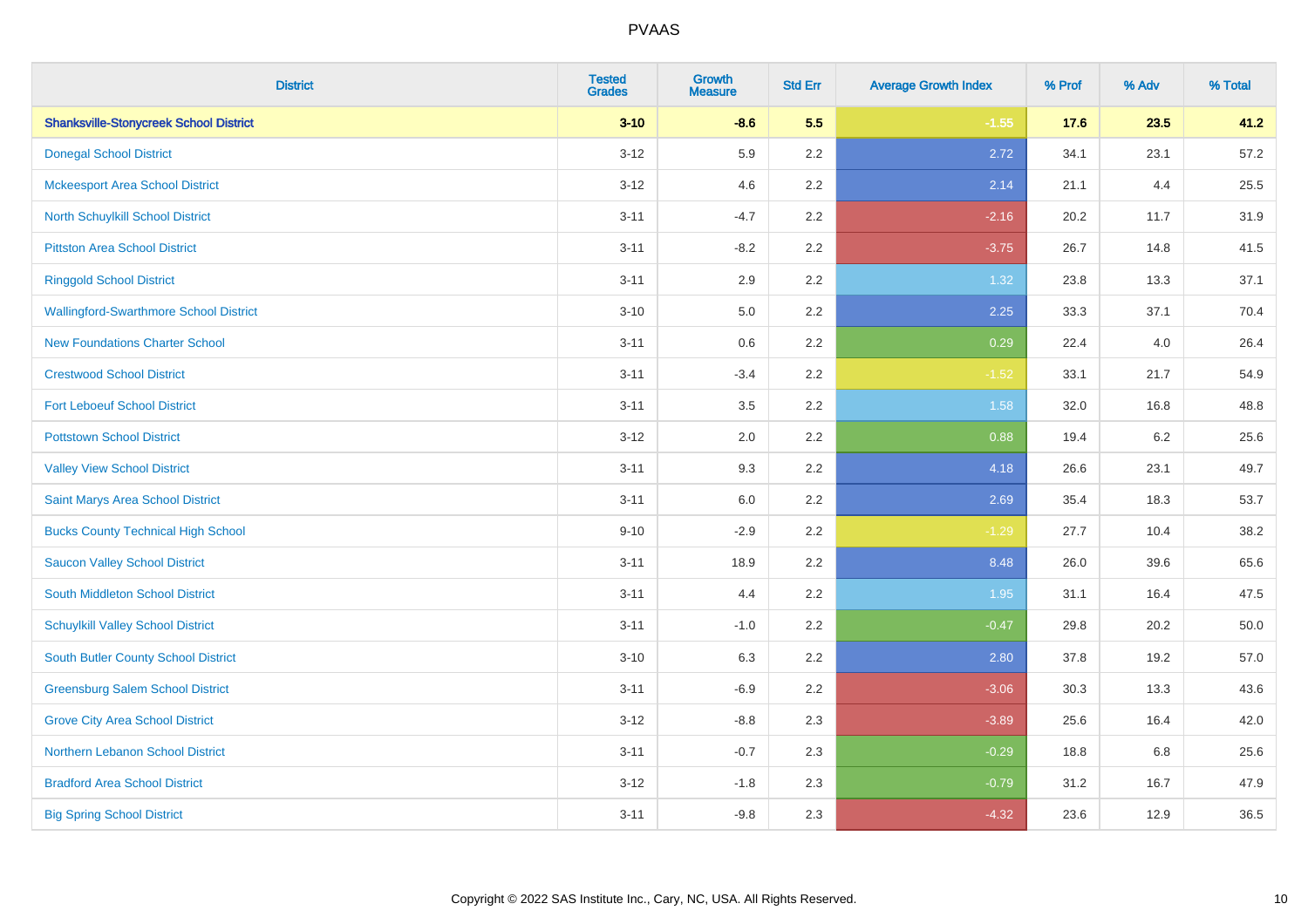| <b>District</b>                               | <b>Tested</b><br><b>Grades</b> | <b>Growth</b><br><b>Measure</b> | <b>Std Err</b> | <b>Average Growth Index</b> | % Prof | % Adv   | % Total |
|-----------------------------------------------|--------------------------------|---------------------------------|----------------|-----------------------------|--------|---------|---------|
| <b>Shanksville-Stonycreek School District</b> | $3 - 10$                       | $-8.6$                          | 5.5            | $-1.55$                     | 17.6   | 23.5    | 41.2    |
| <b>Central Cambria School District</b>        | $3 - 11$                       | $-12.7$                         | 2.3            | $-5.61$                     | 19.4   | 7.4     | 26.9    |
| <b>Corry Area School District</b>             | $3 - 11$                       | $-6.8$                          | 2.3            | $-3.01$                     | 24.0   | 8.8     | 32.8    |
| <b>New Castle Area School District</b>        | $3 - 12$                       | $-13.6$                         | 2.3            | $-5.99$                     | 17.6   | 2.0     | 19.5    |
| <b>Tyrone Area School District</b>            | $3-12$                         | 29.2                            | 2.3            | 12.86                       | 36.6   | 29.1    | 65.7    |
| <b>Mount Pleasant Area School District</b>    | $3 - 11$                       | $-5.4$                          | 2.3            | $-2.37$                     | 33.3   | 8.7     | 42.0    |
| <b>Keystone Oaks School District</b>          | $3 - 11$                       | $-7.2$                          | 2.3            | $-3.14$                     | 30.0   | 11.1    | 41.0    |
| <b>Belle Vernon Area School District</b>      | $3 - 11$                       | 11.1                            | 2.3            | 4.88                        | 31.6   | 25.4    | 57.1    |
| <b>Central Columbia School District</b>       | $3-12$                         | 0.3                             | 2.3            | 0.12                        | 25.4   | 37.6    | 63.0    |
| <b>Eastern York School District</b>           | $3 - 11$                       | $-6.2$                          | 2.3            | $-2.70$                     | 27.8   | 18.5    | 46.4    |
| <b>Laurel Highlands School District</b>       | $3 - 11$                       | $-3.8$                          | 2.3            | $-1.63$                     | 20.9   | 14.6    | 35.4    |
| <b>Marple Newtown School District</b>         | $3 - 11$                       | 20.6                            | 2.3            | 8.95                        | 31.1   | 42.7    | 73.8    |
| <b>West Perry School District</b>             | $3 - 11$                       | 11.0                            | 2.3            | 4.76                        | 26.9   | 20.5    | 47.4    |
| <b>Harbor Creek School District</b>           | $3 - 11$                       | 13.4                            | 2.3            | 5.80                        | 34.5   | 40.7    | 75.2    |
| <b>Albert Gallatin Area School District</b>   | $3 - 11$                       | $-1.7$                          | 2.3            | $-0.72$                     | 31.9   | 20.7    | 52.7    |
| <b>Avonworth School District</b>              | $3 - 10$                       | $-6.2$                          | 2.3            | $-2.68$                     | 35.9   | 14.1    | 50.0    |
| Dauphin County Technical School               | $9 - 11$                       | $-3.9$                          | 2.3            | $-1.67$                     | 18.3   | 11.1    | 29.3    |
| <b>Blackhawk School District</b>              | $3 - 11$                       | 2.0                             | 2.3            | 0.87                        | 34.6   | 20.7    | 55.3    |
| <b>Wyoming Valley West School District</b>    | $3 - 11$                       | $-5.5$                          | 2.3            | $-2.38$                     | 22.2   | 9.2     | 31.4    |
| <b>Mount Carmel Area School District</b>      | $3 - 11$                       | $-7.9$                          | 2.3            | $-3.38$                     | 18.2   | 4.4     | 22.6    |
| <b>Highlands School District</b>              | $3 - 11$                       | $-1.3$                          | 2.3            | $-0.55$                     | 32.6   | 10.5    | 43.0    |
| <b>Sharon City School District</b>            | $3 - 11$                       | $-6.5$                          | 2.3            | $-2.79$                     | 13.1   | $5.0\,$ | 18.1    |
| <b>Athens Area School District</b>            | $3 - 11$                       | 2.6                             | 2.3            | 1.11                        | 34.9   | 12.3    | 47.3    |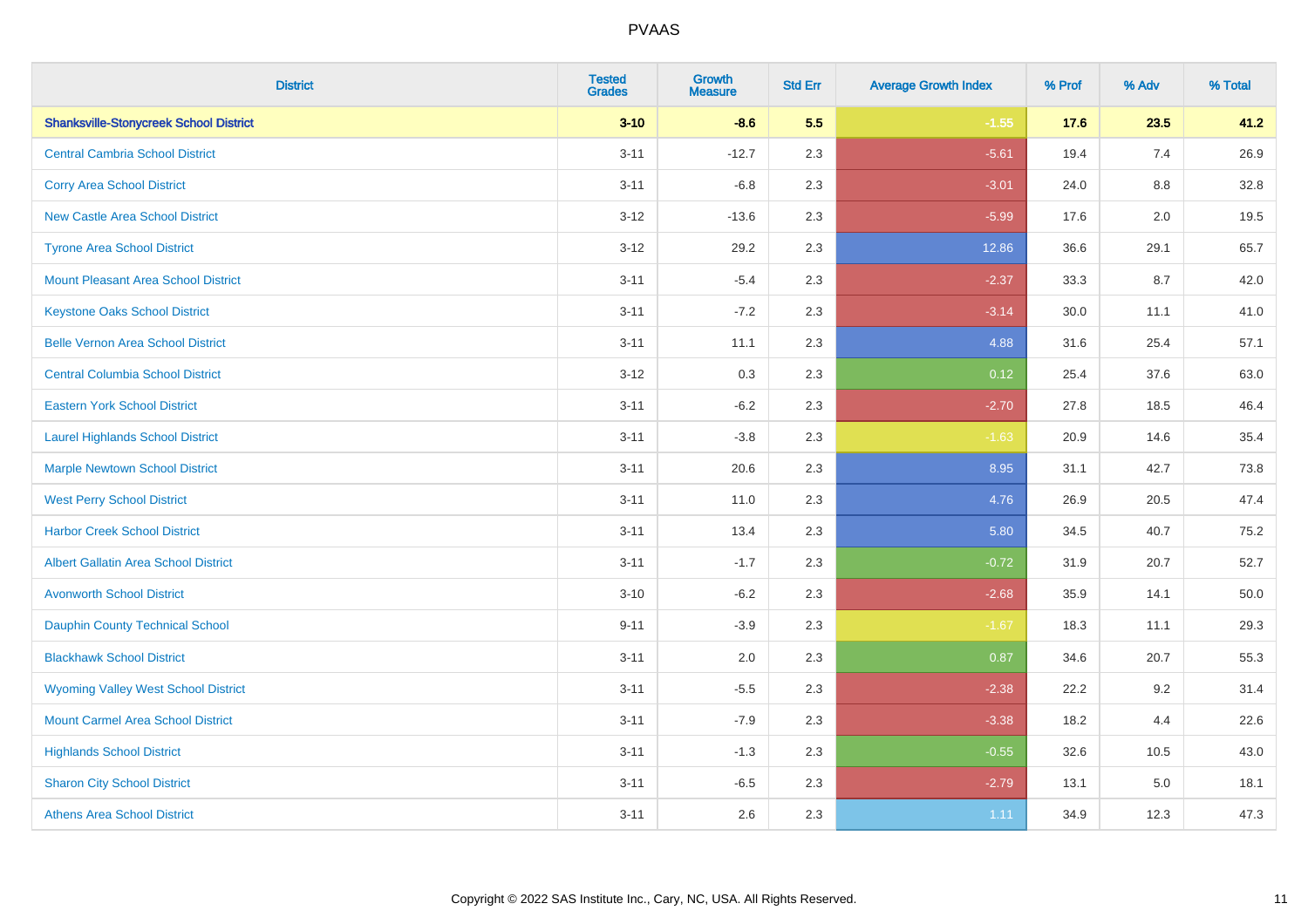| <b>District</b>                               | <b>Tested</b><br><b>Grades</b> | <b>Growth</b><br><b>Measure</b> | <b>Std Err</b> | <b>Average Growth Index</b> | % Prof | % Adv | % Total |
|-----------------------------------------------|--------------------------------|---------------------------------|----------------|-----------------------------|--------|-------|---------|
| <b>Shanksville-Stonycreek School District</b> | $3 - 10$                       | $-8.6$                          | 5.5            | $-1.55$                     | 17.6   | 23.5  | 41.2    |
| <b>Wilson Area School District</b>            | $3 - 11$                       | $-0.3$                          | 2.4            | $-0.12$                     | 35.4   | 14.6  | 50.0    |
| <b>Lehighton Area School District</b>         | $3 - 11$                       | 11.4                            | 2.4            | 4.84                        | 30.5   | 24.9  | 55.3    |
| <b>Plum Borough School District</b>           | $3 - 11$                       | $-9.4$                          | 2.4            | $-3.98$                     | 32.9   | 27.4  | 60.4    |
| <b>Tamaqua Area School District</b>           | $3-12$                         | 6.5                             | 2.4            | 2.72                        | 34.3   | 17.5  | 51.8    |
| <b>Lewisburg Area School District</b>         | $3 - 11$                       | 1.7                             | 2.4            | 0.72                        | 35.9   | 35.9  | 71.8    |
| <b>Greater Johnstown School District</b>      | $3 - 11$                       | $-3.5$                          | 2.4            | $-1.45$                     | 10.3   | 1.3   | 11.5    |
| <b>Somerset Area School District</b>          | $3 - 11$                       | $-7.6$                          | 2.4            | $-3.17$                     | 21.0   | 14.5  | 35.5    |
| <b>Middletown Area School District</b>        | $3 - 11$                       | $-3.4$                          | 2.4            | $-1.44$                     | 34.3   | 15.2  | 49.4    |
| <b>Bedford Area School District</b>           | $3 - 11$                       | 6.4                             | 2.4            | 2.68                        | 31.0   | 20.6  | 51.6    |
| Hamburg Area School District                  | $3 - 11$                       | 0.6                             | 2.4            | 0.25                        | 28.0   | 15.5  | 43.6    |
| <b>City CHS</b>                               | $10 - 11$                      | $-5.6$                          | 2.4            | $-2.34$                     | 15.9   | 1.5   | 17.4    |
| <b>Bermudian Springs School District</b>      | $3 - 11$                       | 2.5                             | 2.4            | 1.05                        | 31.8   | 23.5  | 55.3    |
| <b>Wilkes-Barre Area School District</b>      | $3 - 11$                       | $-12.4$                         | 2.4            | $-5.18$                     | 14.2   | 3.7   | 17.9    |
| <b>Fairview School District</b>               | $3 - 11$                       | 8.3                             | 2.4            | 3.43                        | 41.9   | 34.9  | 76.7    |
| Penn Hills School District                    | $3 - 11$                       | 0.0                             | 2.4            | 0.02                        | 18.4   | 7.1   | 25.6    |
| <b>Penn Cambria School District</b>           | $3 - 11$                       | $-4.5$                          | 2.4            | $-1.86$                     | 27.3   | 15.8  | 43.2    |
| <b>Spring Cove School District</b>            | $3 - 11$                       | 9.1                             | 2.4            | 3.77                        | 31.8   | 25.4  | 57.1    |
| Jim Thorpe Area School District               | $3 - 11$                       | $-10.9$                         | 2.4            | $-4.48$                     | 19.5   | 6.0   | 25.5    |
| <b>Agora Cyber Charter School</b>             | $3 - 11$                       | 14.6                            | 2.4            | 6.03                        | 24.7   | 19.5  | 44.2    |
| <b>General Mclane School District</b>         | $3 - 11$                       | $-10.7$                         | 2.4            | $-4.40$                     | 34.0   | 15.6  | 49.6    |
| <b>Shikellamy School District</b>             | $3 - 10$                       | $-8.3$                          | 2.4            | $-3.42$                     | 20.8   | 18.5  | 39.2    |
| Oil City Area School District                 | $3 - 11$                       | 8.6                             | 2.4            | 3.56                        | 29.1   | 13.1  | 42.2    |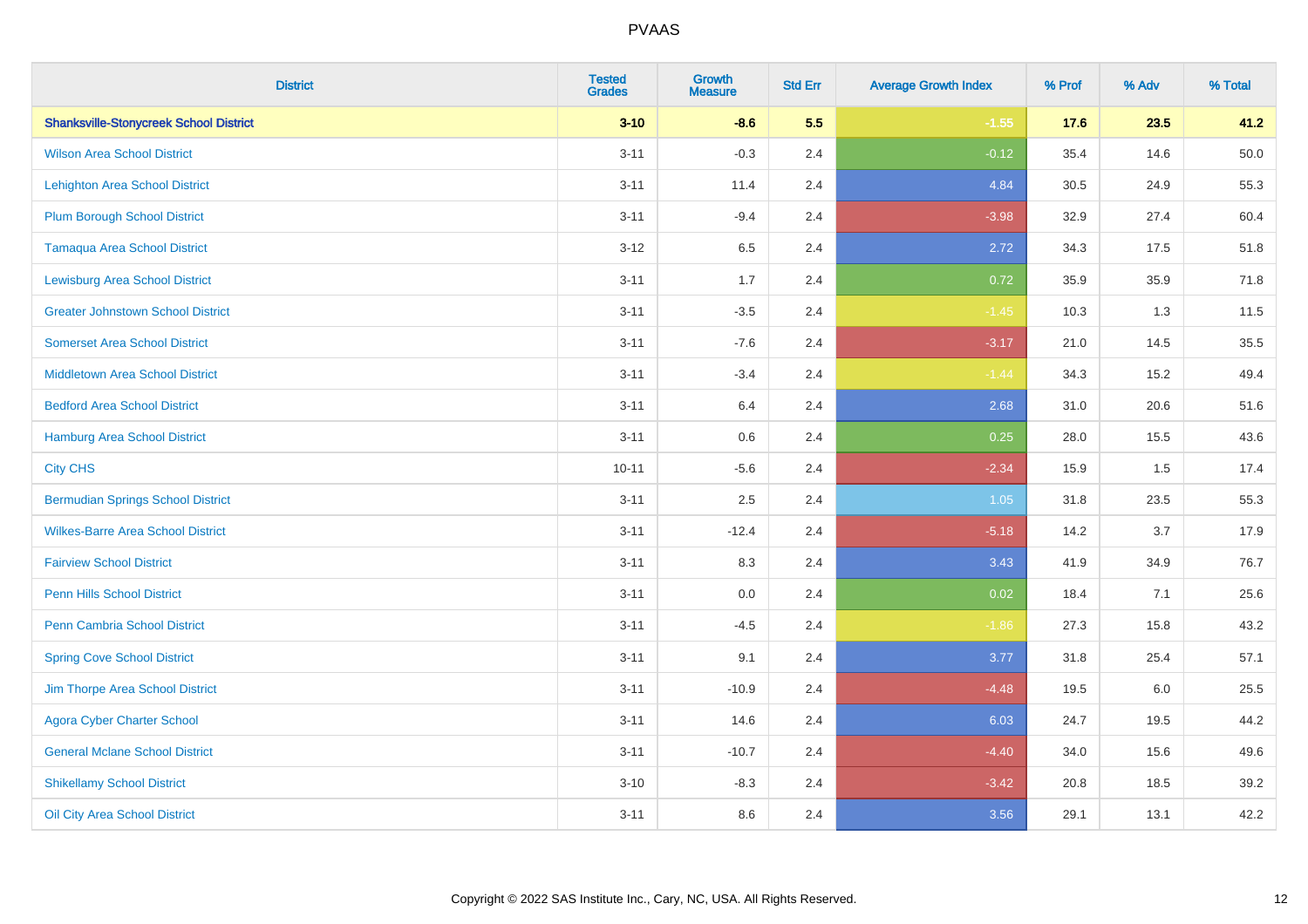| <b>District</b>                                | <b>Tested</b><br><b>Grades</b> | <b>Growth</b><br><b>Measure</b> | <b>Std Err</b> | <b>Average Growth Index</b> | % Prof | % Adv | % Total |
|------------------------------------------------|--------------------------------|---------------------------------|----------------|-----------------------------|--------|-------|---------|
| <b>Shanksville-Stonycreek School District</b>  | $3 - 10$                       | $-8.6$                          | 5.5            | $-1.55$                     | 17.6   | 23.5  | 41.2    |
| <b>Littlestown Area School District</b>        | $3 - 11$                       | 28.7                            | 2.4            | 11.83                       | 38.4   | 29.3  | 67.7    |
| <b>Berwick Area School District</b>            | $3 - 11$                       | $-6.9$                          | 2.4            | $-2.84$                     | 22.3   | 11.5  | 33.8    |
| <b>Tredyffrin-Easttown School District</b>     | $3 - 10$                       | 8.7                             | 2.4            | 3.57                        | 35.2   | 35.8  | 71.0    |
| <b>Annville-Cleona School District</b>         | $3 - 12$                       | 1.1                             | 2.4            | 0.45                        | 34.8   | 13.6  | 48.5    |
| <b>Oley Valley School District</b>             | $3 - 11$                       | 1.4                             | 2.4            | 0.56                        | 37.4   | 23.9  | 61.4    |
| <b>Shamokin Area School District</b>           | $3 - 11$                       | $-2.6$                          | 2.5            | $-1.06$                     | 19.6   | 9.8   | 29.3    |
| <b>Slippery Rock Area School District</b>      | $3 - 11$                       | $-3.8$                          | 2.5            | $-1.56$                     | 30.8   | 21.9  | 52.7    |
| <b>Elizabeth Forward School District</b>       | $3 - 11$                       | $-5.5$                          | 2.5            | $-2.25$                     | 32.2   | 12.8  | 45.0    |
| <b>Wayne Highlands School District</b>         | $3 - 11$                       | 22.5                            | 2.5            | 9.16                        | 33.8   | 40.4  | 74.2    |
| <b>MaST Community Charter School</b>           | $3 - 10$                       | $-0.9$                          | 2.5            | $-0.34$                     | 25.0   | 21.6  | 46.6    |
| <b>Universal Audenried Charter School</b>      | $9 - 11$                       | $-3.8$                          | 2.5            | $-1.53$                     | 3.0    | 0.5   | 3.5     |
| Lehigh Valley Charter High School For The Arts | $9 - 10$                       | $-11.8$                         | 2.5            | $-4.76$                     | 28.9   | 5.7   | 34.6    |
| <b>Deer Lakes School District</b>              | $3 - 11$                       | $-10.0$                         | 2.5            | $-4.02$                     | 27.7   | 9.9   | 37.6    |
| <b>Quaker Valley School District</b>           | $3 - 11$                       | 12.2                            | 2.5            | 4.90                        | 39.5   | 26.4  | 65.9    |
| <b>Wyoming Area School District</b>            | $3 - 10$                       | $-5.5$                          | 2.5            | $-2.21$                     | 32.0   | 9.6   | 41.6    |
| <b>Scranton School District</b>                | $3 - 12$                       | $-10.1$                         | 2.5            | $-4.04$                     | 20.0   | 7.7   | 27.7    |
| <b>West Mifflin Area School District</b>       | $3 - 12$                       | $-11.9$                         | 2.5            | $-4.77$                     | 15.9   | 4.0   | 19.9    |
| <b>Milton Area School District</b>             | $3 - 11$                       | $-10.1$                         | 2.5            | $-4.04$                     | 23.0   | 11.3  | 34.2    |
| <b>Tech Freire Charter School</b>              | $9 - 11$                       | 0.7                             | 2.5            | 0.27                        | 3.6    | 0.0   | 3.6     |
| <b>Upper Adams School District</b>             | $3 - 11$                       | 0.9                             | 2.5            | 0.37                        | 33.0   | 17.0  | 50.0    |
| <b>Hermitage School District</b>               | $3 - 12$                       | 14.0                            | 2.5            | 5.59                        | 34.0   | 27.0  | 61.0    |
| <b>Titusville Area School District</b>         | $3 - 11$                       | $-5.0$                          | 2.5            | $-1.98$                     | 26.5   | 6.8   | 33.3    |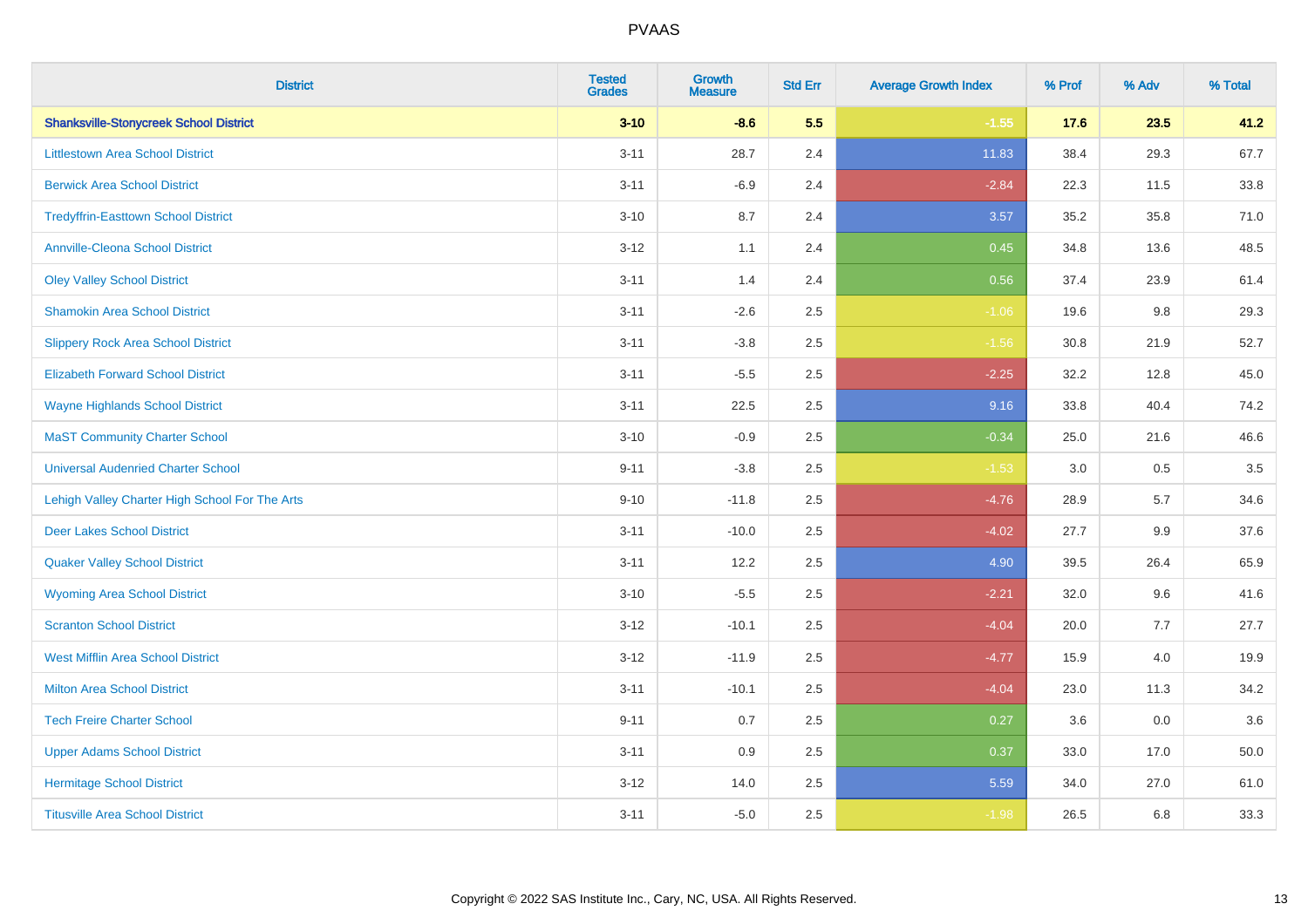| <b>District</b>                                                       | <b>Tested</b><br><b>Grades</b> | <b>Growth</b><br><b>Measure</b> | <b>Std Err</b> | <b>Average Growth Index</b> | % Prof | % Adv | % Total |
|-----------------------------------------------------------------------|--------------------------------|---------------------------------|----------------|-----------------------------|--------|-------|---------|
| <b>Shanksville-Stonycreek School District</b>                         | $3 - 10$                       | $-8.6$                          | 5.5            | $-1.55$                     | 17.6   | 23.5  | 41.2    |
| Pen Argyl Area School District                                        | $3 - 12$                       | 12.8                            | 2.5            | 5.10                        | 28.5   | 23.8  | 52.3    |
| Northern Lehigh School District                                       | $3 - 12$                       | 6.1                             | 2.5            | 2.42                        | 21.4   | 18.0  | 39.3    |
| <b>Central Greene School District</b>                                 | $3 - 11$                       | $-0.4$                          | 2.5            | $-0.15$                     | 27.8   | 14.8  | 42.6    |
| <b>Bald Eagle Area School District</b>                                | $3 - 11$                       | 7.6                             | 2.5            | 3.00                        | 31.6   | 15.6  | 47.3    |
| <b>Jersey Shore Area School District</b>                              | $3 - 11$                       | 0.7                             | 2.5            | 0.27                        | 39.3   | 13.6  | 52.9    |
| <b>Forest Hills School District</b>                                   | $3 - 11$                       | 1.8                             | 2.5            | 0.71                        | 28.8   | 10.3  | 39.1    |
| Preparatory Charter School Of Mathematics, Science, Tech, And Careers | $9 - 10$                       | $-5.1$                          | 2.5            | $-2.03$                     | 6.3    | 1.4   | 7.7     |
| Ambridge Area School District                                         | $3 - 12$                       | $-19.4$                         | 2.5            | $-7.64$                     | 23.2   | 5.6   | 28.9    |
| <b>Beaver Area School District</b>                                    | $3 - 10$                       | $-3.0$                          | 2.5            | $-1.16$                     | 25.8   | 27.8  | 53.6    |
| <b>Woodland Hills School District</b>                                 | $3 - 12$                       | $-4.2$                          | 2.5            | $-1.66$                     | 10.1   | 1.4   | 11.5    |
| <b>Innovative Arts Academy Charter School</b>                         | $6 - 11$                       | $-7.2$                          | 2.5            | $-2.83$                     | 2.0    | 0.0   | 2.0     |
| <b>South Park School District</b>                                     | $3 - 11$                       | $-8.8$                          | 2.5            | $-3.46$                     | 28.1   | 17.0  | 45.2    |
| <b>Brandywine Heights Area School District</b>                        | $3 - 11$                       | 5.8                             | 2.6            | 2.27                        | 27.7   | 28.6  | 56.2    |
| <b>Conneaut School District</b>                                       | $3 - 12$                       | $-2.3$                          | 2.6            | $-0.91$                     | 27.4   | 9.7   | 37.1    |
| <b>Midd-West School District</b>                                      | $3 - 11$                       | 3.6                             | 2.6            | 1.42                        | 28.6   | 25.0  | 53.6    |
| Huntingdon Area School District                                       | $3 - 11$                       | 5.8                             | 2.6            | 2.28                        | 27.8   | 17.4  | 45.2    |
| <b>Danville Area School District</b>                                  | $3 - 11$                       | 18.4                            | 2.6            | 7.19                        | 32.0   | 46.1  | 78.1    |
| Perseus House Charter School Of Excellence                            | $6 - 11$                       | $-6.4$                          | 2.6            | $-2.50$                     | 0.9    | 0.0   | 0.9     |
| Northern Tioga School District                                        | $3 - 12$                       | 6.8                             | 2.6            | 2.64                        | 25.0   | 16.9  | 41.9    |
| <b>Girard School District</b>                                         | $3 - 11$                       | $-12.3$                         | 2.6            | $-4.76$                     | 29.7   | 18.9  | 48.6    |
| Philadelphia Electrical & Tech Charter High School                    | $10 - 10$                      | 1.2                             | 2.6            | 0.45                        | 0.9    | 0.0   | 0.9     |
| <b>Central Valley School District</b>                                 | $3 - 10$                       | 4.7                             | 2.6            | 1.83                        | 37.8   | 18.5  | 56.3    |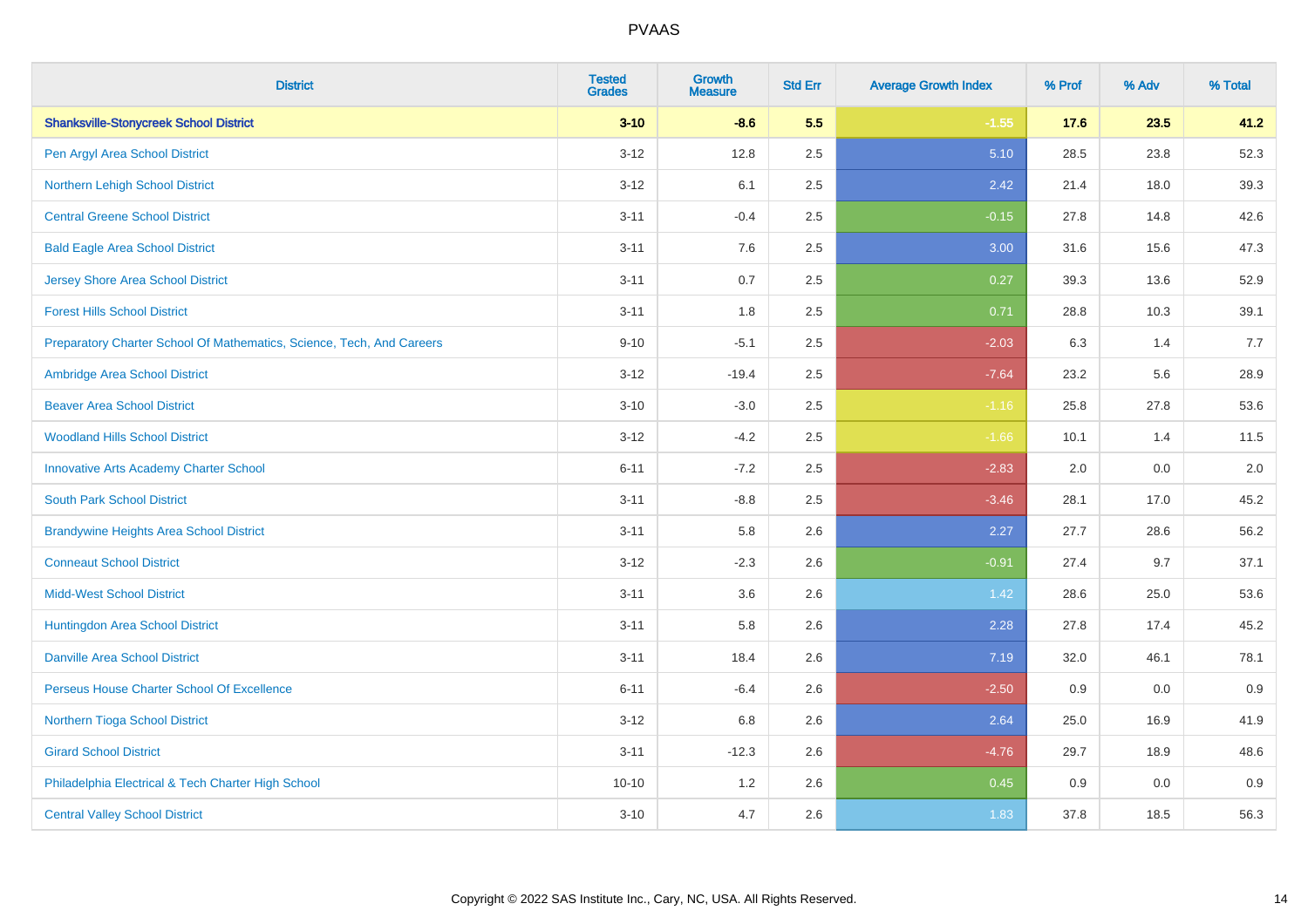| <b>District</b>                                  | <b>Tested</b><br><b>Grades</b> | <b>Growth</b><br><b>Measure</b> | <b>Std Err</b> | <b>Average Growth Index</b> | % Prof | % Adv | % Total |
|--------------------------------------------------|--------------------------------|---------------------------------|----------------|-----------------------------|--------|-------|---------|
| <b>Shanksville-Stonycreek School District</b>    | $3 - 10$                       | $-8.6$                          | 5.5            | $-1.55$                     | 17.6   | 23.5  | 41.2    |
| <b>Susquenita School District</b>                | $3 - 11$                       | $-5.9$                          | 2.6            | $-2.28$                     | 30.6   | 13.9  | 44.4    |
| <b>Collegium Charter School</b>                  | $3 - 10$                       | 21.2                            | 2.6            | 8.18                        | 25.4   | 16.4  | 41.8    |
| <b>Western Wayne School District</b>             | $3 - 11$                       | 3.6                             | 2.6            | 1.39                        | 30.8   | 16.2  | 47.0    |
| <b>Wyomissing Area School District</b>           | $3-12$                         | $-2.4$                          | 2.6            | $-0.92$                     | 25.6   | 28.1  | 53.7    |
| <b>Franklin Area School District</b>             | $3 - 11$                       | $-3.7$                          | 2.6            | $-1.43$                     | 30.5   | 5.9   | 36.4    |
| Community Academy Of Philadelphia Charter School | $3 - 11$                       | 0.1                             | 2.6            | 0.06                        | 9.7    | 2.6   | 12.4    |
| <b>Derry Area School District</b>                | $3 - 11$                       | $-11.8$                         | 2.6            | $-4.53$                     | 34.8   | 6.1   | 40.9    |
| <b>Greater Nanticoke Area School District</b>    | $3-12$                         | $-6.8$                          | 2.6            | $-2.58$                     | 15.2   | 8.9   | 24.1    |
| <b>Chester-Upland School District</b>            | $3 - 11$                       | $-3.6$                          | 2.6            | $-1.38$                     | 1.6    | 0.0   | 1.6     |
| <b>Hopewell Area School District</b>             | $3 - 11$                       | 0.8                             | 2.6            | 0.31                        | 34.5   | 12.4  | 46.9    |
| <b>Richland School District</b>                  | $3 - 11$                       | $-6.9$                          | 2.6            | $-2.63$                     | 40.1   | 20.9  | 61.0    |
| Penns Valley Area School District                | $3-12$                         | 14.1                            | 2.6            | 5.33                        | 29.6   | 23.3  | 52.9    |
| <b>Montoursville Area School District</b>        | $3-12$                         | $-8.4$                          | 2.6            | $-3.17$                     | 38.8   | 18.2  | 57.0    |
| Karns City Area School District                  | $3 - 11$                       | $-7.2$                          | 2.6            | $-2.71$                     | 26.4   | 20.8  | 47.2    |
| <b>Towanda Area School District</b>              | $3 - 11$                       | $-4.0$                          | 2.6            | $-1.52$                     | 24.8   | 9.9   | 34.8    |
| <b>Neshannock Township School District</b>       | $3 - 10$                       | $-12.5$                         | 2.7            | $-4.73$                     | 29.0   | 13.0  | 42.0    |
| Susquehanna Township School District             | $3-12$                         | 3.9                             | 2.7            | 1.45                        | 19.0   | 13.1  | 32.0    |
| Boys Latin Of Philadelphia Charter School        | $6 - 12$                       | $-8.0$                          | 2.7            | $-3.02$                     | 1.4    | 0.0   | 1.4     |
| <b>Riverside School District</b>                 | $3 - 11$                       | $-6.2$                          | 2.7            | $-2.33$                     | 20.8   | 17.0  | 37.7    |
| <b>Palmerton Area School District</b>            | $3 - 11$                       | $-0.9$                          | 2.7            | $-0.34$                     | 34.3   | 14.3  | 48.6    |
| <b>Loyalsock Township School District</b>        | $3-12$                         | 26.7                            | 2.7            | 9.92                        | 36.8   | 35.1  | 71.9    |
| <b>Schuylkill Haven Area School District</b>     | $3 - 11$                       | $-5.3$                          | 2.7            | $-1.96$                     | 22.2   | 11.6  | 33.8    |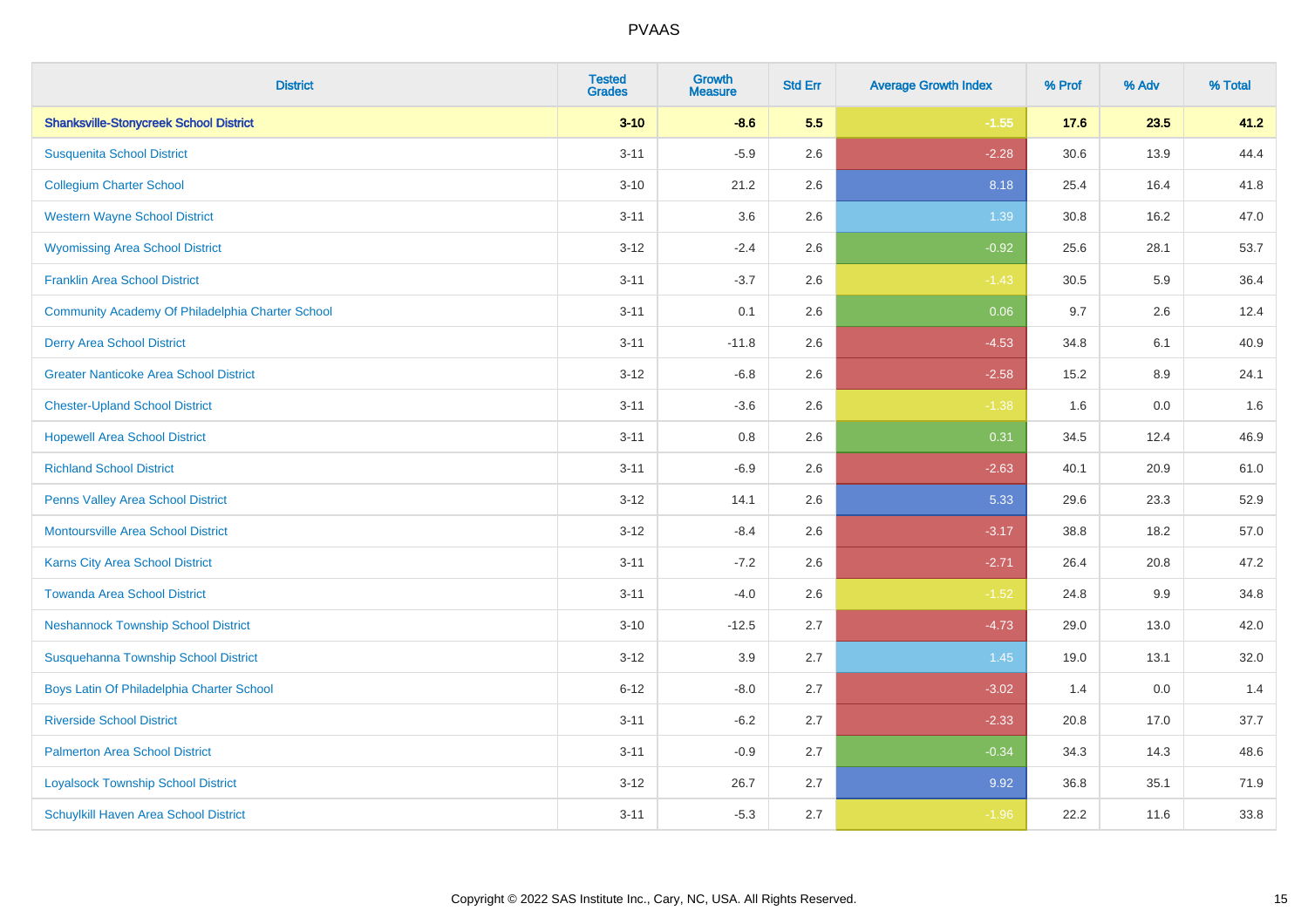| <b>District</b>                                    | <b>Tested</b><br><b>Grades</b> | <b>Growth</b><br><b>Measure</b> | <b>Std Err</b> | <b>Average Growth Index</b> | % Prof | % Adv | % Total |
|----------------------------------------------------|--------------------------------|---------------------------------|----------------|-----------------------------|--------|-------|---------|
| <b>Shanksville-Stonycreek School District</b>      | $3 - 10$                       | $-8.6$                          | 5.5            | $-1.55$                     | 17.6   | 23.5  | 41.2    |
| <b>Dunmore School District</b>                     | $3 - 11$                       | $-12.2$                         | 2.7            | $-4.51$                     | 15.0   | 5.3   | 20.4    |
| <b>Riverside Beaver County School District</b>     | $3 - 11$                       | $-5.5$                          | 2.7            | $-2.03$                     | 35.8   | 23.2  | 59.0    |
| <b>Punxsutawney Area School District</b>           | $3 - 11$                       | 15.8                            | 2.7            | 5.83                        | 18.6   | 29.0  | 47.6    |
| <b>Mid Valley School District</b>                  | $3 - 10$                       | $-11.1$                         | 2.7            | $-4.07$                     | 28.3   | 8.1   | 36.4    |
| <b>North East School District</b>                  | $3 - 11$                       | $-5.3$                          | 2.7            | $-1.97$                     | 31.7   | 24.8  | 56.4    |
| <b>Yough School District</b>                       | $3 - 10$                       | $-6.2$                          | 2.7            | $-2.27$                     | 28.9   | 8.8   | 37.7    |
| <b>Warrior Run School District</b>                 | $3 - 11$                       | 10.5                            | 2.7            | 3.86                        | 34.1   | 16.8  | 50.9    |
| Philadelphia Academy Charter School                | $3 - 11$                       | $-14.7$                         | 2.7            | $-5.42$                     | 21.6   | 3.9   | 25.5    |
| <b>West York Area School District</b>              | $3-12$                         | $-9.8$                          | 2.7            | $-3.57$                     | 21.9   | 10.9  | 32.8    |
| <b>Lincoln Park Performing Arts Charter School</b> | $7 - 11$                       | $-14.9$                         | 2.7            | $-5.45$                     | 39.3   | 8.9   | 48.2    |
| <b>Charleroi School District</b>                   | $3 - 11$                       | $-4.3$                          | 2.7            | $-1.55$                     | 22.2   | 15.9  | 38.1    |
| <b>Hanover Public School District</b>              | $3 - 11$                       | $-12.4$                         | 2.7            | $-4.50$                     | 22.7   | 6.2   | 28.9    |
| <b>Wattsburg Area School District</b>              | $3 - 11$                       | 1.0                             | 2.7            | 0.36                        | 20.4   | 12.4  | 32.7    |
| <b>Lakeland School District</b>                    | $3 - 11$                       | 13.3                            | 2.8            | 4.80                        | 22.2   | 21.2  | 43.4    |
| <b>Montrose Area School District</b>               | $3 - 10$                       | 12.3                            | 2.8            | 4.41                        | 37.8   | 28.9  | 66.7    |
| Lake-Lehman School District                        | $3 - 11$                       | 14.9                            | 2.8            | 5.34                        | 25.8   | 22.5  | 48.3    |
| <b>Mohawk Area School District</b>                 | $3 - 11$                       | $-10.5$                         | 2.8            | $-3.75$                     | 35.1   | 10.6  | 45.7    |
| <b>Kutztown Area School District</b>               | $3-12$                         | 9.3                             | 2.8            | 3.34                        | 38.5   | 14.6  | 53.2    |
| <b>Columbia-Montour AVTS</b>                       | $9 - 10$                       | $-7.1$                          | 2.8            | $-2.52$                     | 19.5   | 3.2   | 22.7    |
| <b>Blairsville-Saltsburg School District</b>       | $3 - 11$                       | $-7.5$                          | 2.8            | $-2.67$                     | 20.1   | 8.2   | 28.3    |
| Mastery Charter School - Shoemaker Campus          | $7 - 10$                       | $-2.3$                          | 2.8            | $-0.81$                     | 10.1   | 3.7   | 13.8    |
| <b>Iroquois School District</b>                    | $3 - 11$                       | 13.6                            | 2.8            | 4.83                        | 33.3   | 16.0  | 49.4    |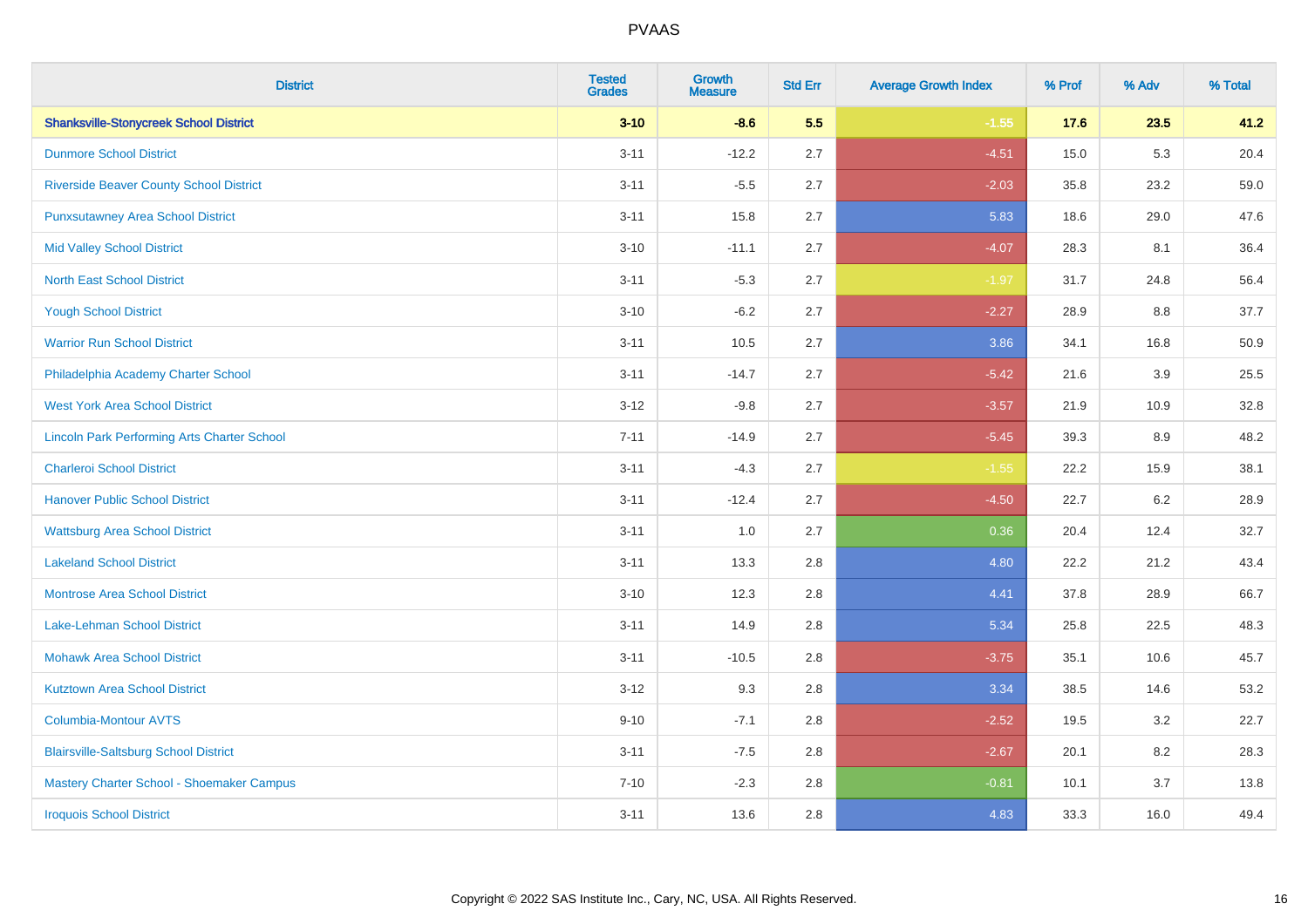| <b>District</b>                               | <b>Tested</b><br><b>Grades</b> | <b>Growth</b><br><b>Measure</b> | <b>Std Err</b> | <b>Average Growth Index</b> | % Prof | % Adv | % Total |
|-----------------------------------------------|--------------------------------|---------------------------------|----------------|-----------------------------|--------|-------|---------|
| <b>Shanksville-Stonycreek School District</b> | $3 - 10$                       | $-8.6$                          | 5.5            | $-1.55$                     | 17.6   | 23.5  | 41.2    |
| Southern Tioga School District                | $3 - 11$                       | $-0.1$                          | 2.8            | $-0.03$                     | 26.3   | 10.3  | 36.6    |
| Catasauqua Area School District               | $3 - 12$                       | $-7.3$                          | 2.8            | $-2.58$                     | 27.1   | 11.2  | 38.3    |
| <b>Bellwood-Antis School District</b>         | $3 - 10$                       | 3.5                             | 2.8            | 1.24                        | 40.9   | 19.4  | 60.2    |
| <b>Mount Union Area School District</b>       | $3 - 10$                       | $-2.5$                          | 2.8            | $-0.89$                     | 19.8   | 5.8   | 25.6    |
| <b>Westmont Hilltop School District</b>       | $3 - 11$                       | $-1.0$                          | 2.8            | $-0.36$                     | 33.3   | 14.7  | 48.0    |
| <b>Big Beaver Falls Area School District</b>  | $3 - 11$                       | $-17.9$                         | 2.8            | $-6.27$                     | 9.4    | 2.8   | 12.2    |
| <b>Elk Lake School District</b>               | $3 - 11$                       | $-6.1$                          | 2.9            | $-2.12$                     | 26.3   | 11.6  | 37.9    |
| <b>Kane Area School District</b>              | $3 - 10$                       | 8.8                             | 2.9            | 3.07                        | 31.4   | 19.8  | 51.2    |
| <b>Marion Center Area School District</b>     | $3 - 10$                       | $0.8\,$                         | 2.9            | 0.27                        | 23.3   | 11.1  | 34.4    |
| <b>Canton Area School District</b>            | $3 - 11$                       | 8.4                             | 2.9            | 2.92                        | 13.8   | 23.0  | 36.8    |
| <b>Palisades School District</b>              | $3 - 11$                       | 7.7                             | 2.9            | 2.66                        | 27.8   | 20.3  | 48.1    |
| <b>Moniteau School District</b>               | $3 - 11$                       | $-11.8$                         | 2.9            | $-4.07$                     | 22.6   | 5.0   | 27.6    |
| <b>Chestnut Ridge School District</b>         | $3 - 12$                       | 4.0                             | 2.9            | 1.38                        | 33.2   | 11.0  | 44.2    |
| Cambria Heights School District               | $3 - 10$                       | $-6.2$                          | 2.9            | $-2.11$                     | 25.0   | 13.0  | 38.0    |
| <b>Washington School District</b>             | $3 - 11$                       | $-15.9$                         | 2.9            | $-5.44$                     | 12.9   | 1.7   | 14.7    |
| <b>Bristol Borough School District</b>        | $3-12$                         | $-5.9$                          | 2.9            | $-2.00$                     | 27.8   | 3.3   | 31.1    |
| New Hope-Solebury School District             | $3 - 11$                       | 28.8                            | 2.9            | 9.77                        | 31.6   | 50.0  | 81.6    |
| Camp Hill School District                     | $3 - 12$                       | 20.7                            | 2.9            | 7.00                        | 32.3   | 41.4  | 73.7    |
| <b>Apollo-Ridge School District</b>           | $3 - 12$                       | 9.5                             | 3.0            | 3.23                        | 34.0   | 9.4   | 43.4    |
| <b>Greenville Area School District</b>        | $3 - 11$                       | $-13.2$                         | 3.0            | $-4.45$                     | 32.1   | 4.6   | 36.7    |
| Philipsburg-Osceola Area School District      | $3 - 11$                       | 4.1                             | 3.0            | 1.37                        | 22.5   | 16.2  | 38.8    |
| <b>Mcguffey School District</b>               | $3 - 11$                       | $-12.1$                         | 3.0            | $-4.06$                     | 12.8   | 5.9   | 18.6    |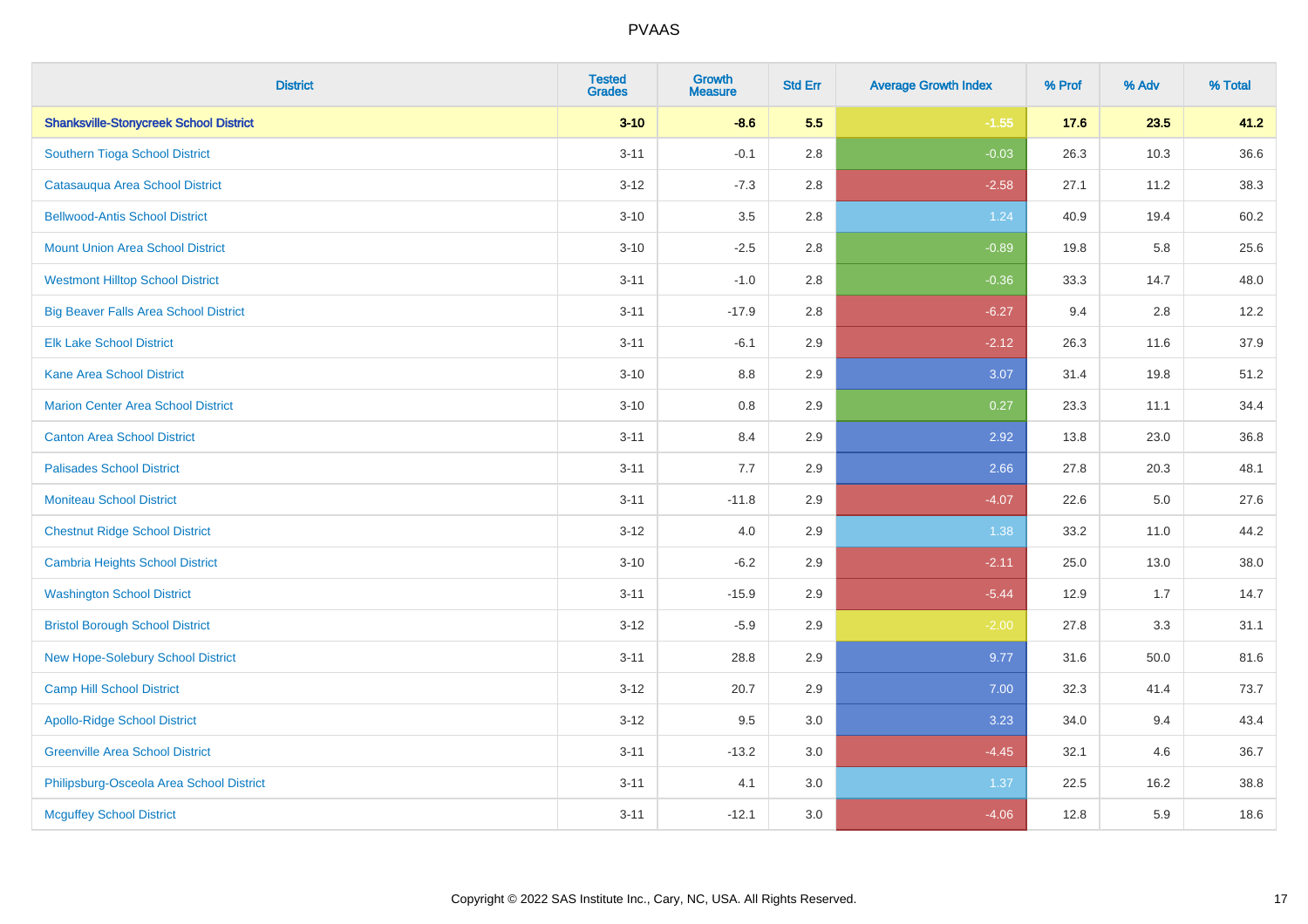| <b>District</b>                                   | <b>Tested</b><br><b>Grades</b> | <b>Growth</b><br><b>Measure</b> | <b>Std Err</b> | <b>Average Growth Index</b> | % Prof | % Adv | % Total |
|---------------------------------------------------|--------------------------------|---------------------------------|----------------|-----------------------------|--------|-------|---------|
| <b>Shanksville-Stonycreek School District</b>     | $3 - 10$                       | $-8.6$                          | 5.5            | $-1.55$                     | 17.6   | 23.5  | 41.2    |
| <b>Bentworth School District</b>                  | $3 - 11$                       | 7.0                             | 3.0            | 2.36                        | 26.6   | 17.0  | 43.6    |
| Lehigh Valley Academy Regional Charter School     | $3 - 11$                       | $-5.9$                          | 3.0            | $-1.98$                     | 20.0   | 7.7   | 27.7    |
| Southern Columbia Area School District            | $3 - 11$                       | $-8.5$                          | 3.0            | $-2.83$                     | 30.5   | 12.8  | 43.3    |
| <b>Pine Grove Area School District</b>            | $3 - 11$                       | $-1.1$                          | 3.0            | $-0.36$                     | 29.5   | 14.3  | 43.8    |
| Mastery Charter School - Hardy Williams           | $3 - 11$                       | 6.6                             | 3.0            | 2.21                        | 24.7   | 1.2   | 25.9    |
| <b>Windber Area School District</b>               | $3 - 11$                       | $-11.9$                         | 3.0            | $-3.94$                     | 41.0   | 10.3  | 51.3    |
| <b>Wellsboro Area School District</b>             | $3 - 11$                       | $-6.3$                          | 3.0            | $-2.08$                     | 24.4   | 13.4  | 37.8    |
| <b>MaST Community Charter School II</b>           | $3 - 10$                       | 1.4                             | 3.0            | 0.45                        | 16.1   | 4.6   | 20.7    |
| <b>East Allegheny School District</b>             | $3 - 11$                       | $-6.4$                          | 3.0            | $-2.11$                     | 21.0   | 7.4   | 28.4    |
| <b>Executive Education Academy Charter School</b> | $3 - 10$                       | $-14.6$                         | 3.0            | $-4.81$                     | 8.5    | 1.2   | 9.8     |
| <b>Brentwood Borough School District</b>          | $3 - 11$                       | 1.3                             | 3.0            | 0.44                        | 20.2   | 16.0  | 36.2    |
| <b>Uniontown Area School District</b>             | $3 - 11$                       | $-2.8$                          | 3.1            | $-0.91$                     | 31.7   | 7.3   | 39.0    |
| <b>Carmichaels Area School District</b>           | $3 - 10$                       | $-7.0$                          | 3.1            | $-2.30$                     | 17.8   | 9.6   | 27.4    |
| <b>Freedom Area School District</b>               | $3 - 11$                       | $-6.3$                          | 3.1            | $-2.04$                     | 22.9   | 8.4   | 31.3    |
| <b>Springfield Township School District</b>       | $3 - 11$                       | $-3.9$                          | 3.1            | $-1.27$                     | 37.2   | 30.8  | 68.1    |
| <b>Southmoreland School District</b>              | $3 - 11$                       | $-12.5$                         | 3.1            | $-4.04$                     | 33.3   | 15.5  | 48.8    |
| <b>Avon Grove Charter School</b>                  | $3 - 11$                       | 9.8                             | 3.1            | 3.18                        | 32.4   | 26.0  | 58.4    |
| <b>Mercer Area School District</b>                | $3 - 11$                       | 2.2                             | 3.1            | 0.70                        | 24.4   | 11.8  | 36.2    |
| <b>Maritime Academy Charter School</b>            | $3 - 10$                       | 13.2                            | 3.1            | 4.29                        | 24.0   | 1.3   | 25.3    |
| <b>KIPP Dubois Charter School</b>                 | $9 - 10$                       | $-3.0$                          | 3.1            | $-0.95$                     | 10.0   | 0.0   | 10.0    |
| <b>Everett Area School District</b>               | $3 - 11$                       | $-1.1$                          | 3.1            | $-0.34$                     | 34.2   | 13.2  | 47.4    |
| South Williamsport Area School District           | $3 - 10$                       | 0.9                             | 3.1            | 0.31                        | 38.4   | 11.6  | 50.0    |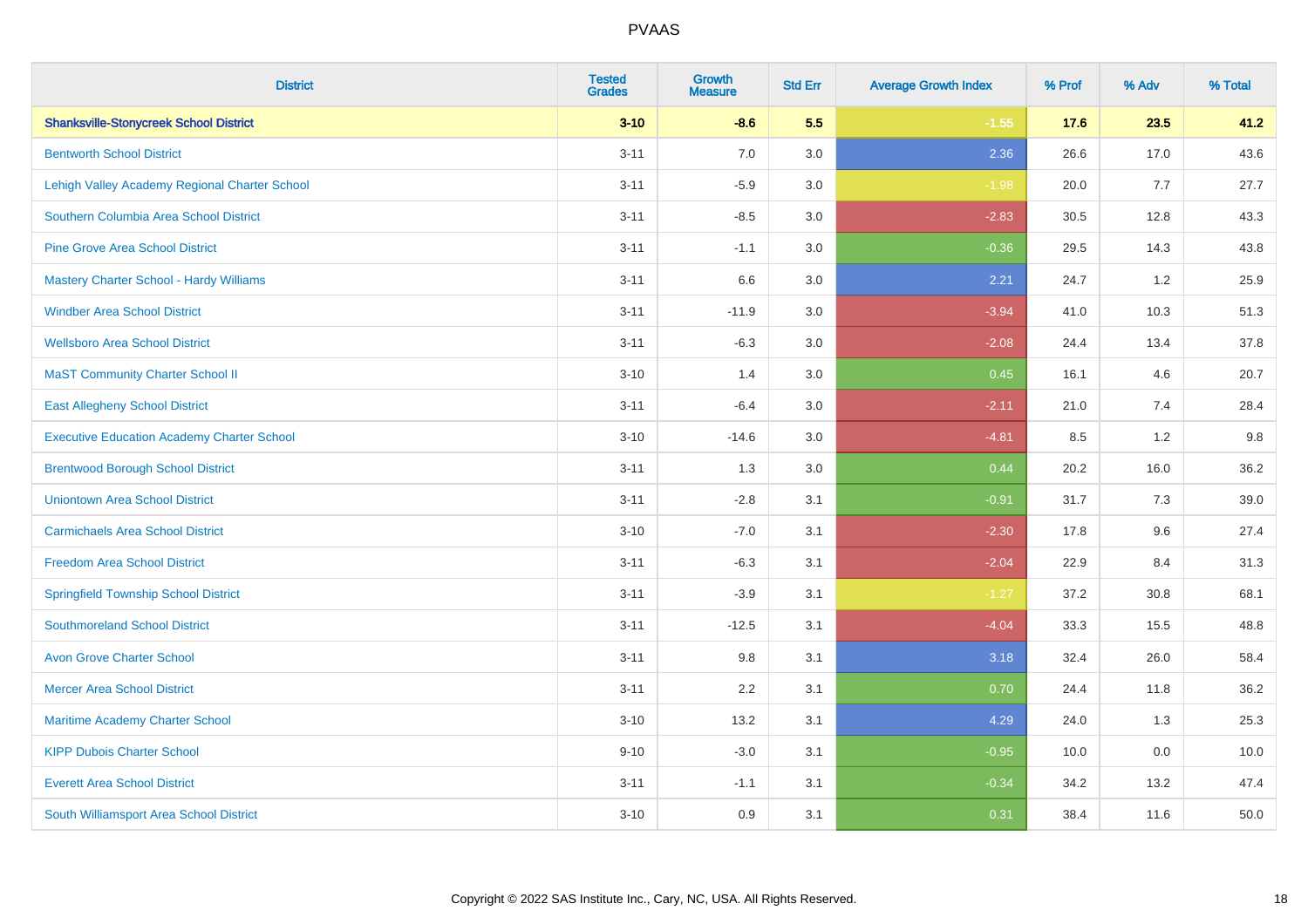| <b>District</b>                                 | <b>Tested</b><br><b>Grades</b> | <b>Growth</b><br><b>Measure</b> | <b>Std Err</b> | <b>Average Growth Index</b> | % Prof | % Adv | % Total |
|-------------------------------------------------|--------------------------------|---------------------------------|----------------|-----------------------------|--------|-------|---------|
| <b>Shanksville-Stonycreek School District</b>   | $3 - 10$                       | $-8.6$                          | 5.5            | $-1.55$                     | 17.6   | 23.5  | 41.2    |
| <b>Redbank Valley School District</b>           | $3 - 11$                       | $-7.5$                          | 3.1            | $-2.41$                     | 12.4   | 10.6  | 23.1    |
| <b>Cranberry Area School District</b>           | $3 - 12$                       | $-0.9$                          | 3.1            | $-0.29$                     | 25.5   | 9.7   | 35.2    |
| <b>Fort Cherry School District</b>              | $3 - 10$                       | $-0.7$                          | 3.1            | $-0.21$                     | 30.6   | 14.1  | 44.7    |
| <b>Laurel School District</b>                   | $3 - 11$                       | 13.0                            | 3.1            | 4.19                        | 30.3   | 15.7  | 46.1    |
| <b>Brookville Area School District</b>          | $3 - 11$                       | $6.8\,$                         | 3.1            | 2.19                        | 46.1   | 14.6  | 60.7    |
| <b>Old Forge School District</b>                | $3 - 12$                       | $-11.3$                         | 3.1            | $-3.62$                     | 28.6   | 13.2  | 41.8    |
| <b>Ellwood City Area School District</b>        | $3 - 11$                       | $-12.5$                         | 3.1            | $-4.00$                     | 26.7   | 8.7   | 35.4    |
| Renaissance Academy Charter School              | $3 - 11$                       | $-5.6$                          | 3.1            | $-1.79$                     | 28.4   | 18.5  | 46.9    |
| <b>Pequea Valley School District</b>            | $3 - 11$                       | 18.0                            | 3.1            | 5.74                        | 29.2   | 37.5  | 66.7    |
| South Allegheny School District                 | $3 - 11$                       | $-0.9$                          | 3.1            | $-0.30$                     | 23.8   | 2.5   | 26.2    |
| <b>Ligonier Valley School District</b>          | $3 - 11$                       | $-10.8$                         | 3.1            | $-3.43$                     | 34.1   | 5.8   | 39.9    |
| Jefferson County-Dubois AVTS                    | $9 - 11$                       | $-11.7$                         | 3.1            | $-3.72$                     | 17.6   | 2.8   | 20.4    |
| <b>Mahanoy Area School District</b>             | $3 - 10$                       | $-3.4$                          | 3.1            | $-1.07$                     | 21.4   | 8.6   | 30.0    |
| South Side Area School District                 | $3 - 11$                       | $-0.6$                          | 3.1            | $-0.19$                     | 24.0   | 28.0  | 52.0    |
| <b>Carlynton School District</b>                | $3 - 11$                       | $-2.0$                          | 3.2            | $-0.62$                     | 27.9   | 5.2   | 33.1    |
| <b>Montgomery Area School District</b>          | $3 - 11$                       | $-5.8$                          | 3.2            | $-1.83$                     | 25.0   | 11.5  | 36.5    |
| <b>Central Fulton School District</b>           | $3 - 11$                       | $-13.3$                         | 3.2            | $-4.20$                     | 18.1   | 9.7   | 27.8    |
| <b>Carbondale Area School District</b>          | $3 - 10$                       | $-2.8$                          | 3.2            | $-0.87$                     | 27.5   | 2.9   | 30.4    |
| <b>Sayre Area School District</b>               | $3 - 11$                       | 5.8                             | 3.2            | 1.81                        | 30.3   | 21.0  | 51.3    |
| <b>Eastern Lancaster County School District</b> | $3 - 12$                       | 2.9                             | 3.2            | 0.91                        | 35.2   | 36.4  | 71.6    |
| <b>Carbon Career &amp; Technical Institute</b>  | $9 - 11$                       | $-9.3$                          | 3.2            | $-2.92$                     | 19.6   | 2.2   | 21.7    |
| Octorara Area School District                   | $3 - 11$                       | $-7.5$                          | 3.2            | $-2.35$                     | 26.1   | 17.0  | 43.2    |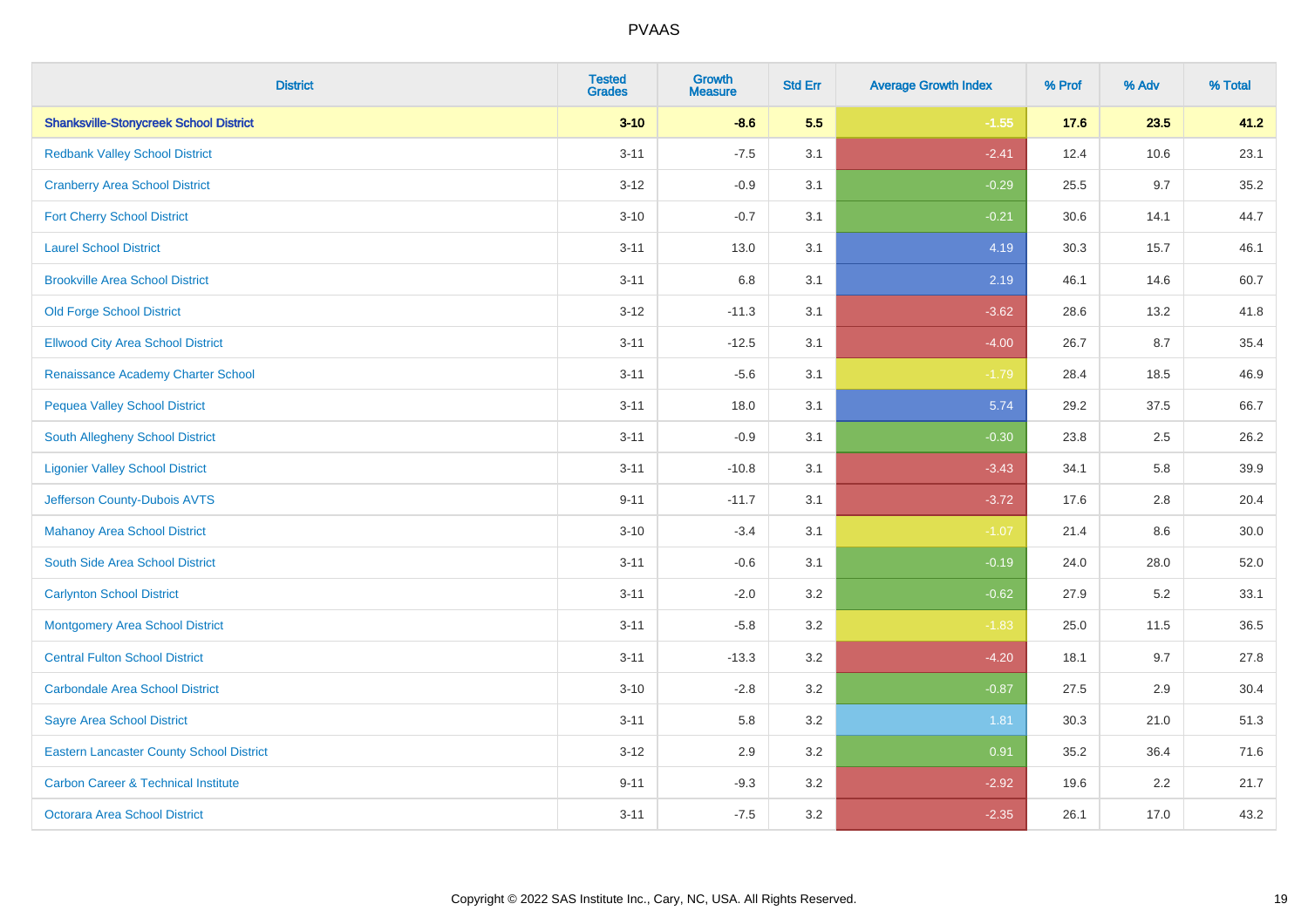| <b>District</b>                                        | <b>Tested</b><br><b>Grades</b> | <b>Growth</b><br><b>Measure</b> | <b>Std Err</b> | <b>Average Growth Index</b> | % Prof | % Adv | % Total |
|--------------------------------------------------------|--------------------------------|---------------------------------|----------------|-----------------------------|--------|-------|---------|
| <b>Shanksville-Stonycreek School District</b>          | $3 - 10$                       | $-8.6$                          | 5.5            | $-1.55$                     | 17.6   | 23.5  | 41.2    |
| <b>Wyalusing Area School District</b>                  | $3 - 12$                       | 5.7                             | $3.2\,$        | 1.78                        | 38.6   | 12.9  | 51.4    |
| <b>Steelton-Highspire School District</b>              | $3 - 11$                       | $-5.3$                          | 3.2            | $-1.65$                     | 13.9   | 0.0   | 13.9    |
| Shenango Area School District                          | $3 - 11$                       | 1.7                             | 3.2            | 0.52                        | 41.4   | 13.8  | 55.3    |
| <b>Troy Area School District</b>                       | $3 - 10$                       | $-4.7$                          | 3.2            | $-1.46$                     | 22.8   | 16.5  | 39.2    |
| Juniata Valley School District                         | $3 - 11$                       | 1.6                             | 3.2            | 0.51                        | 23.1   | 9.4   | 32.5    |
| <b>New Brighton Area School District</b>               | $3 - 11$                       | $-2.1$                          | 3.2            | $-0.65$                     | 31.5   | 11.1  | 42.6    |
| New Kensington-Arnold School District                  | $3 - 11$                       | $-5.8$                          | 3.2            | $-1.80$                     | 10.8   | 1.2   | 12.0    |
| <b>Northwestern School District</b>                    | $3 - 11$                       | $-14.6$                         | 3.2            | $-4.51$                     | 32.5   | 13.7  | 46.2    |
| <b>Burgettstown Area School District</b>               | $3 - 11$                       | $-11.2$                         | 3.2            | $-3.46$                     | 16.0   | 2.7   | 18.7    |
| <b>Panther Valley School District</b>                  | $3 - 12$                       | $-13.3$                         | 3.2            | $-4.10$                     | 31.5   | 4.1   | 35.6    |
| Meyersdale Area School District                        | $3 - 11$                       | $-16.1$                         | 3.3            | $-4.94$                     | 20.3   | 5.8   | 26.1    |
| <b>Muncy School District</b>                           | $3 - 11$                       | 6.9                             | 3.3            | 2.12                        | 37.6   | 18.8  | 56.4    |
| <b>Newport School District</b>                         | $3 - 12$                       | $3.8\,$                         | 3.3            | 1.17                        | 38.8   | 10.4  | 49.2    |
| <b>West Branch Area School District</b>                | $3 - 11$                       | 17.0                            | 3.3            | 5.20                        | 47.1   | 19.1  | 66.2    |
| Northern Bedford County School District                | $3 - 11$                       | $-2.3$                          | 3.3            | $-0.69$                     | 26.2   | 16.9  | 43.1    |
| Lackawanna Trail School District                       | $3 - 10$                       | $-11.0$                         | 3.3            | $-3.35$                     | 13.1   | 18.0  | 31.2    |
| <b>Northwest Area School District</b>                  | $3 - 10$                       | $-3.2$                          | 3.3            | $-0.97$                     | 30.4   | 13.0  | 43.5    |
| <b>Westinghouse Arts Academy Charter School</b>        | $9 - 10$                       | $-6.0$                          | 3.3            | $-1.81$                     | 20.2   | 8.9   | 29.1    |
| Propel Charter School - Braddock Hills                 | $3 - 11$                       | $-2.1$                          | 3.3            | $-0.63$                     | 4.8    | 3.2   | 8.1     |
| Wilmington Area School District                        | $3 - 11$                       | 11.1                            | 3.3            | 3.37                        | 29.8   | 26.2  | 56.0    |
| <b>North Star School District</b>                      | $3 - 11$                       | 1.1                             | 3.3            | 0.34                        | 26.2   | 20.0  | 46.2    |
| <b>Chester Charter Scholars Academy Charter School</b> | $3 - 12$                       | $-6.2$                          | 3.3            | $-1.88$                     | 2.2    | 0.0   | 2.2     |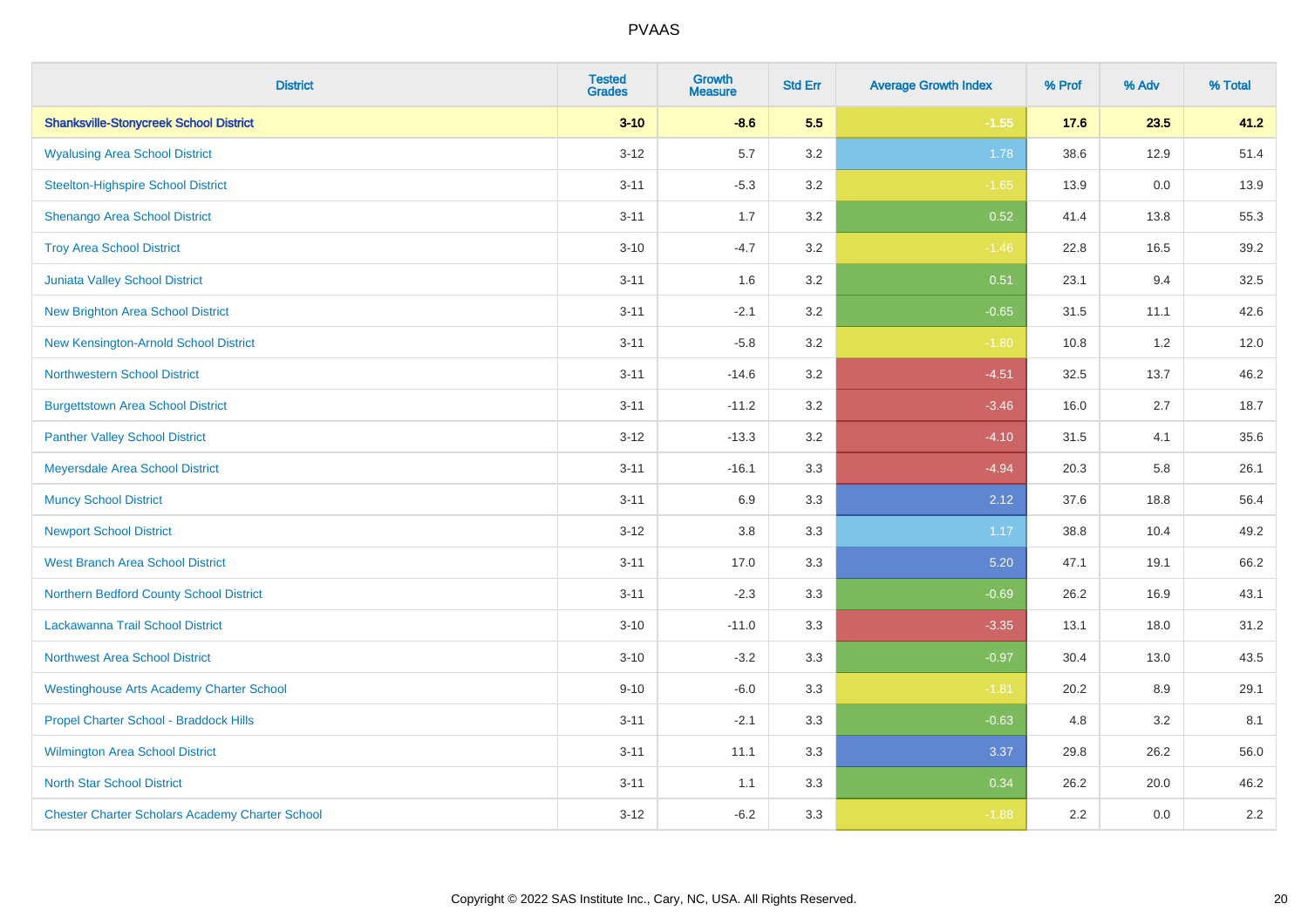| <b>District</b>                               | <b>Tested</b><br><b>Grades</b> | <b>Growth</b><br><b>Measure</b> | <b>Std Err</b> | <b>Average Growth Index</b> | % Prof | % Adv   | % Total |
|-----------------------------------------------|--------------------------------|---------------------------------|----------------|-----------------------------|--------|---------|---------|
| <b>Shanksville-Stonycreek School District</b> | $3 - 10$                       | $-8.6$                          | 5.5            | $-1.55$                     | 17.6   | 23.5    | 41.2    |
| <b>Burrell School District</b>                | $3 - 11$                       | $-1.5$                          | 3.3            | $-0.44$                     | 27.8   | 17.7    | 45.6    |
| <b>Tacony Academy Charter School</b>          | $3 - 11$                       | $-12.9$                         | 3.3            | $-3.90$                     | 8.6    | 1.4     | 10.0    |
| <b>Tussey Mountain School District</b>        | $3 - 12$                       | $-13.0$                         | 3.3            | $-3.93$                     | 11.1   | 3.2     | 14.3    |
| <b>Portage Area School District</b>           | $3 - 10$                       | $-0.5$                          | 3.3            | $-0.14$                     | 27.0   | 20.6    | 47.6    |
| <b>Purchase Line School District</b>          | $3 - 12$                       | 4.3                             | 3.3            | 1.30                        | 32.3   | 9.0     | 41.4    |
| <b>United School District</b>                 | $3 - 11$                       | 6.3                             | 3.3            | 1.89                        | 38.8   | 16.3    | 55.0    |
| <b>Union City Area School District</b>        | $3 - 12$                       | $-8.7$                          | 3.3            | $-2.59$                     | 29.7   | 10.9    | 40.6    |
| <b>Steel Valley School District</b>           | $3 - 11$                       | 11.1                            | 3.3            | 3.33                        | 34.8   | 10.1    | 44.9    |
| Pennsylvania Virtual Charter School           | $3 - 11$                       | 4.4                             | 3.4            | 1.31                        | 29.8   | 21.2    | 51.0    |
| Jeannette City School District                | $3 - 11$                       | $-0.7$                          | 3.4            | $-0.20$                     | 26.8   | 4.1     | 30.9    |
| Northern Cambria School District              | $3 - 11$                       | $-0.3$                          | 3.4            | $-0.09$                     | 26.5   | 1.2     | 27.7    |
| <b>Mountain View School District</b>          | $3 - 11$                       | 24.2                            | 3.4            | 7.20                        | 45.8   | 37.3    | 83.0    |
| Southern Huntingdon County School District    | $3 - 11$                       | $-5.9$                          | 3.4            | $-1.76$                     | 32.8   | 4.9     | 37.7    |
| <b>Minersville Area School District</b>       | $3 - 11$                       | $-2.9$                          | 3.4            | $-0.86$                     | 27.4   | 9.7     | 37.1    |
| Pennsylvania Distance Learning Charter School | $3 - 12$                       | 6.8                             | 3.4            | 1.99                        | 19.8   | 6.2     | 25.9    |
| <b>Multicultural Academy Charter School</b>   | $9 - 11$                       | 6.0                             | 3.4            | 1.77                        | 12.3   | $0.0\,$ | 12.3    |
| Millersburg Area School District              | $3 - 11$                       | $-6.6$                          | 3.4            | $-1.92$                     | 24.1   | 10.3    | 34.5    |
| <b>Belmont Charter School</b>                 | $3 - 10$                       | 2.2                             | 3.4            | 0.64                        | 5.3    | 1.8     | 7.0     |
| <b>Coudersport Area School District</b>       | $3 - 11$                       | 14.8                            | 3.4            | 4.33                        | 34.7   | 28.0    | 62.7    |
| <b>Frazier School District</b>                | $3 - 11$                       | $-18.9$                         | 3.4            | $-5.49$                     | 18.3   | 1.4     | 19.7    |
| <b>Bloomsburg Area School District</b>        | $3 - 10$                       | 4.3                             | 3.4            | 1.26                        | 36.5   | 20.6    | 57.1    |
| <b>Northgate School District</b>              | $3 - 11$                       | $-3.0$                          | 3.4            | $-0.85$                     | 35.6   | 6.8     | 42.4    |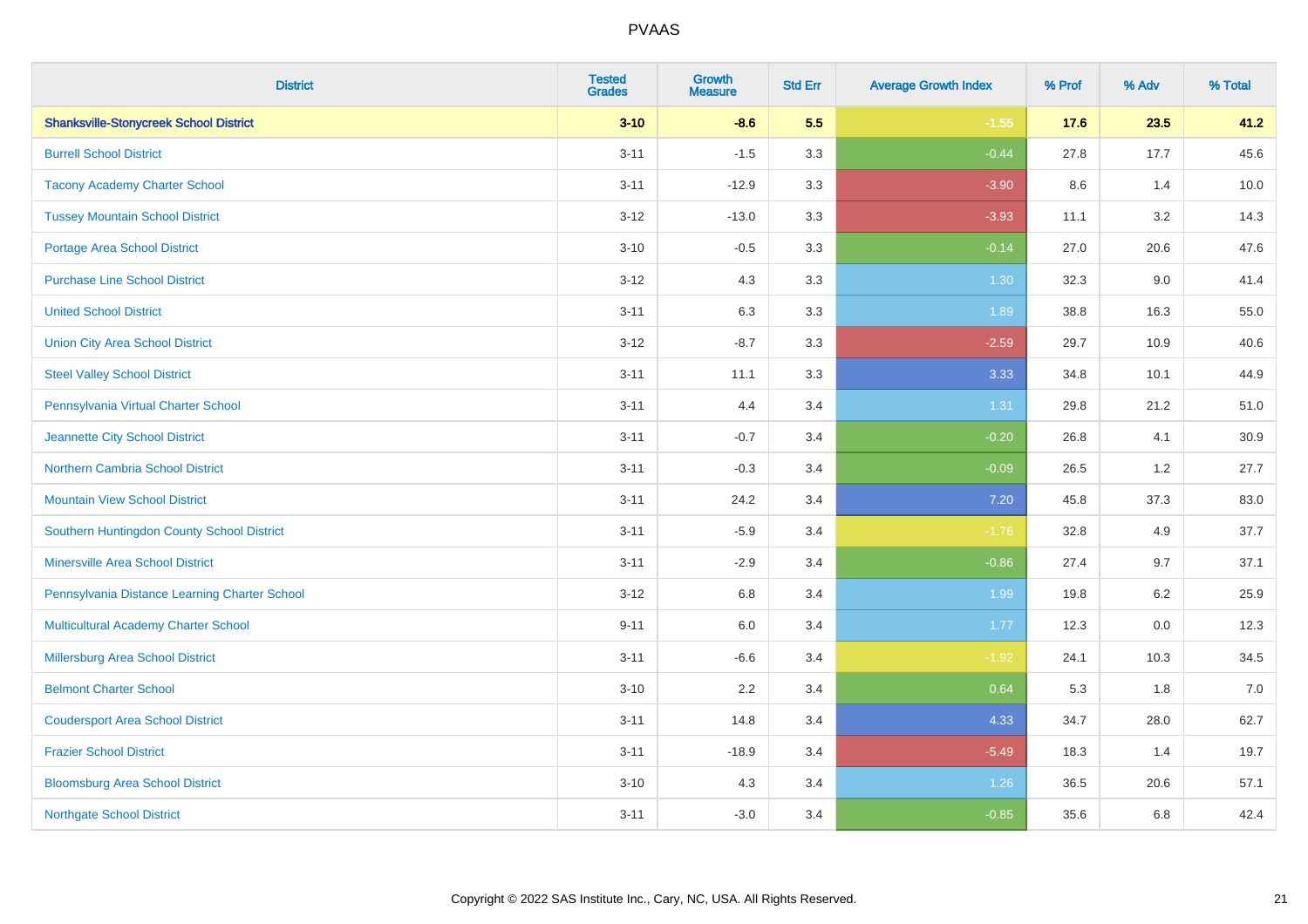| <b>District</b>                               | <b>Tested</b><br><b>Grades</b> | <b>Growth</b><br><b>Measure</b> | <b>Std Err</b> | <b>Average Growth Index</b> | % Prof | % Adv | % Total |
|-----------------------------------------------|--------------------------------|---------------------------------|----------------|-----------------------------|--------|-------|---------|
| <b>Shanksville-Stonycreek School District</b> | $3 - 10$                       | $-8.6$                          | 5.5            | $-1.55$                     | 17.6   | 23.5  | 41.2    |
| <b>Chartiers-Houston School District</b>      | $3 - 10$                       | $-16.5$                         | 3.5            | $-4.79$                     | 26.3   | 6.6   | 32.9    |
| <b>Southeast Delco School District</b>        | $3 - 10$                       | 3.9                             | 3.5            | 1.12                        | 18.6   | 3.4   | 22.0    |
| <b>Homer-Center School District</b>           | $3 - 11$                       | $8.8\,$                         | 3.5            | 2.53                        | 38.0   | 17.7  | 55.8    |
| <b>Reynolds School District</b>               | $3 - 10$                       | $-3.0$                          | 3.5            | $-0.87$                     | 27.3   | 9.1   | 36.4    |
| <b>Sto-Rox School District</b>                | $3 - 10$                       | $-7.0$                          | 3.5            | $-1.99$                     | 3.2    | 0.0   | $3.2\,$ |
| <b>Otto-Eldred School District</b>            | $3 - 11$                       | $-0.5$                          | 3.5            | $-0.13$                     | 35.8   | 10.5  | 46.3    |
| Conemaugh Township Area School District       | $3 - 12$                       | 4.8                             | 3.5            | 1.39                        | 30.9   | 27.8  | 58.8    |
| <b>Glendale School District</b>               | $3 - 10$                       | 7.9                             | 3.5            | 2.25                        | 42.6   | 9.3   | 51.8    |
| <b>Lakeview School District</b>               | $3 - 11$                       | $-1.9$                          | 3.5            | $-0.53$                     | 41.5   | 12.3  | 53.8    |
| <b>West Middlesex Area School District</b>    | $3 - 10$                       | $-7.4$                          | 3.5            | $-2.11$                     | 32.0   | 9.6   | 41.6    |
| <b>Brockway Area School District</b>          | $3 - 11$                       | $-0.4$                          | 3.5            | $-0.11$                     | 41.2   | 13.8  | 55.0    |
| <b>Shenandoah Valley School District</b>      | $3 - 11$                       | $-4.5$                          | 3.5            | $-1.29$                     | 14.3   | 0.0   | 14.3    |
| <b>Penns Manor Area School District</b>       | $3-12$                         | $-1.9$                          | 3.5            | $-0.55$                     | 24.2   | 3.8   | 28.0    |
| <b>Halifax Area School District</b>           | $3 - 11$                       | 5.8                             | 3.5            | 1.64                        | 32.1   | 18.9  | 50.9    |
| <b>Bethlehem-Center School District</b>       | $3 - 10$                       | 2.1                             | 3.5            | 0.59                        | 32.3   | 4.6   | 36.9    |
| <b>School Lane Charter School</b>             | $3 - 11$                       | 2.6                             | 3.6            | 0.72                        | 23.1   | 18.7  | 41.8    |
| <b>Reach Cyber Charter School</b>             | $3 - 11$                       | 1.4                             | 3.6            | 0.40                        | 32.9   | 15.2  | 48.1    |
| <b>Salisbury Township School District</b>     | $3 - 11$                       | 5.8                             | 3.6            | 1.62                        | 24.4   | 12.6  | 37.0    |
| <b>Fairfield Area School District</b>         | $3 - 11$                       | $-0.5$                          | 3.6            | $-0.13$                     | 43.9   | 6.1   | 50.0    |
| <b>Greenwood School District</b>              | $3 - 11$                       | 11.3                            | 3.6            | 3.14                        | 31.2   | 32.8  | 63.9    |
| <b>Achievement House Charter School</b>       | $7 - 11$                       | $-8.2$                          | 3.6            | $-2.28$                     | 16.7   | 2.8   | 19.4    |
| <b>Aliquippa School District</b>              | $3 - 11$                       | $-20.0$                         | 3.6            | $-5.54$                     | 1.7    | 0.0   | 1.7     |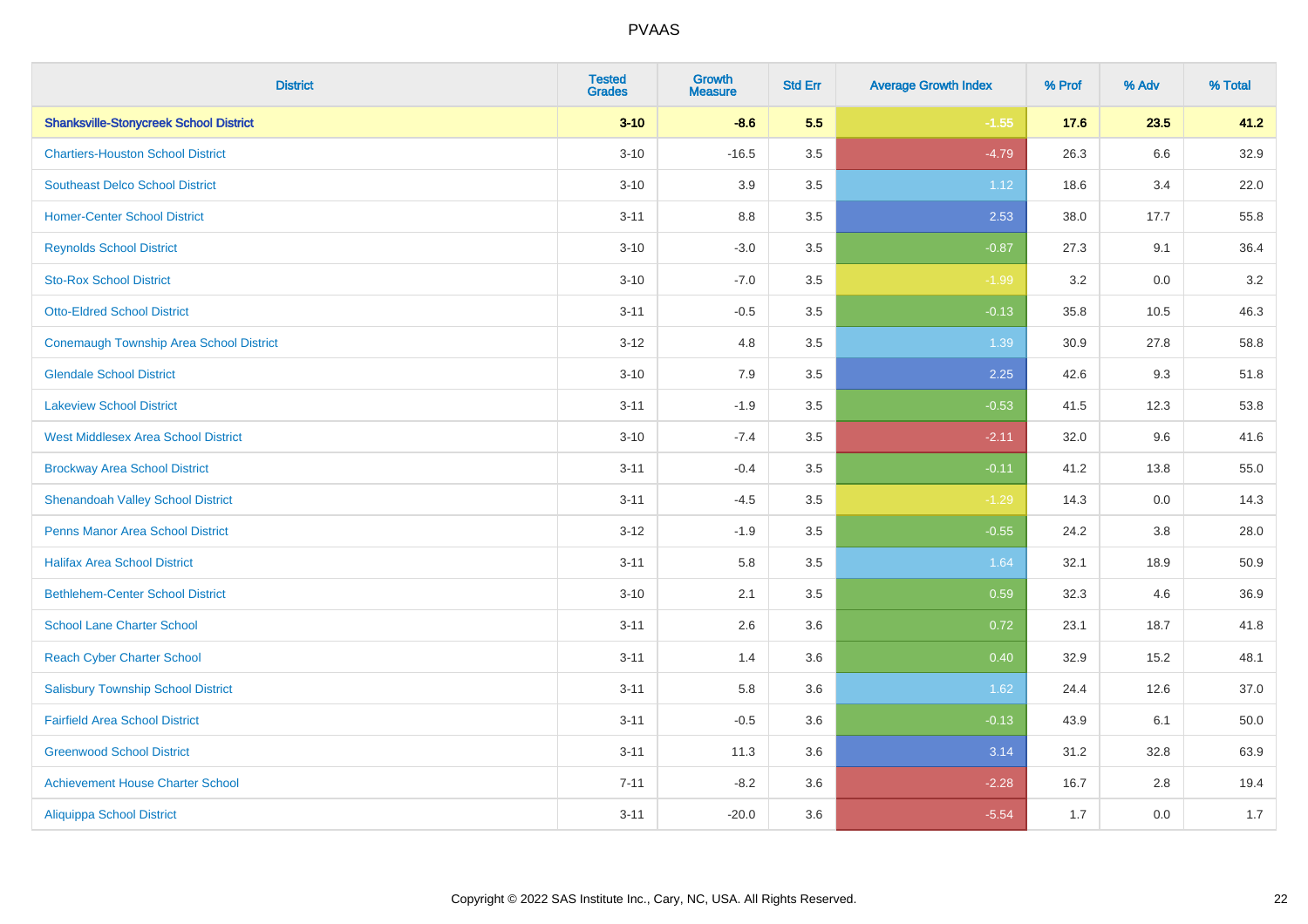| <b>District</b>                                   | <b>Tested</b><br><b>Grades</b> | <b>Growth</b><br><b>Measure</b> | <b>Std Err</b> | <b>Average Growth Index</b> | % Prof | % Adv | % Total |
|---------------------------------------------------|--------------------------------|---------------------------------|----------------|-----------------------------|--------|-------|---------|
| <b>Shanksville-Stonycreek School District</b>     | $3 - 10$                       | $-8.6$                          | 5.5            | $-1.55$                     | 17.6   | 23.5  | 41.2    |
| <b>Forest City Regional School District</b>       | $3 - 12$                       | $-1.2$                          | 3.6            | $-0.33$                     | 26.5   | 8.2   | 34.7    |
| <b>Propel Charter School-Montour</b>              | $3 - 10$                       | $-3.4$                          | 3.6            | $-0.93$                     | 7.7    | 0.0   | 7.7     |
| <b>Clarion-Limestone Area School District</b>     | $3 - 12$                       | $-10.0$                         | 3.6            | $-2.76$                     | 28.3   | 20.0  | 48.3    |
| <b>Columbia Borough School District</b>           | $3 - 12$                       | $-1.1$                          | 3.6            | $-0.31$                     | 17.2   | 1.7   | 19.0    |
| <b>Sharpsville Area School District</b>           | $3 - 11$                       | 3.8                             | 3.7            | 1.04                        | 41.1   | 23.2  | 64.3    |
| <b>Lawrence County CTC</b>                        | $10 - 11$                      | $-9.8$                          | 3.7            | $-2.68$                     | 7.3    | 0.0   | 7.3     |
| <b>Sugar Valley Rural Charter School</b>          | $3 - 11$                       | $-3.6$                          | 3.7            | $-0.98$                     | 10.3   | 0.0   | 10.3    |
| <b>Clarion Area School District</b>               | $3 - 11$                       | 3.2                             | 3.7            | 0.88                        | 31.7   | 13.3  | 45.0    |
| <b>Blue Ridge School District</b>                 | $3 - 11$                       | 8.3                             | 3.7            | 2.24                        | 29.6   | 9.3   | 38.9    |
| <b>North Pocono School District</b>               | $3 - 11$                       | 13.1                            | 3.7            | 3.54                        | 31.4   | 33.3  | 64.7    |
| <b>Union School District</b>                      | $3 - 12$                       | 2.5                             | 3.7            | 0.69                        | 17.9   | 10.4  | 28.4    |
| <b>Antietam School District</b>                   | $3 - 10$                       | $-9.5$                          | 3.7            | $-2.57$                     | 20.9   | 1.5   | 22.4    |
| Lincoln Leadership Academy Charter School         | $3 - 12$                       | $-7.4$                          | 3.7            | $-1.99$                     | 6.4    | 2.1   | 8.5     |
| Morrisville Borough School District               | $3 - 11$                       | $-13.1$                         | 3.7            | $-3.52$                     | 4.9    | 1.6   | 6.6     |
| <b>Environmental Charter School At Frick Park</b> | $3-9$                          | $-6.2$                          | 3.7            | $-1.67$                     | 25.9   | 3.4   | 29.3    |
| <b>Northeast Bradford School District</b>         | $3 - 10$                       | $-5.0$                          | 3.7            | $-1.35$                     | 30.6   | 4.8   | 35.5    |
| <b>Clearfield Area School District</b>            | $3 - 10$                       | $-1.3$                          | 3.7            | $-0.34$                     | 43.9   | 24.6  | 68.4    |
| <b>Williams Valley School District</b>            | $3 - 11$                       | 2.6                             | 3.7            | 0.69                        | 17.0   | 5.1   | 22.0    |
| <b>Port Allegany School District</b>              | $3 - 11$                       | 6.5                             | 3.7            | 1.74                        | 26.4   | 11.3  | 37.7    |
| <b>Brownsville Area School District</b>           | $3 - 12$                       | 3.9                             | 3.8            | 1.04                        | 22.0   | 8.5   | 30.5    |
| <b>Union Area School District</b>                 | $3 - 11$                       | $-6.5$                          | 3.8            | $-1.70$                     | 30.6   | 12.2  | 42.9    |
| <b>Susquehanna Community School District</b>      | $3 - 11$                       | $-4.5$                          | 3.8            | $-1.19$                     | 31.9   | 8.8   | 40.7    |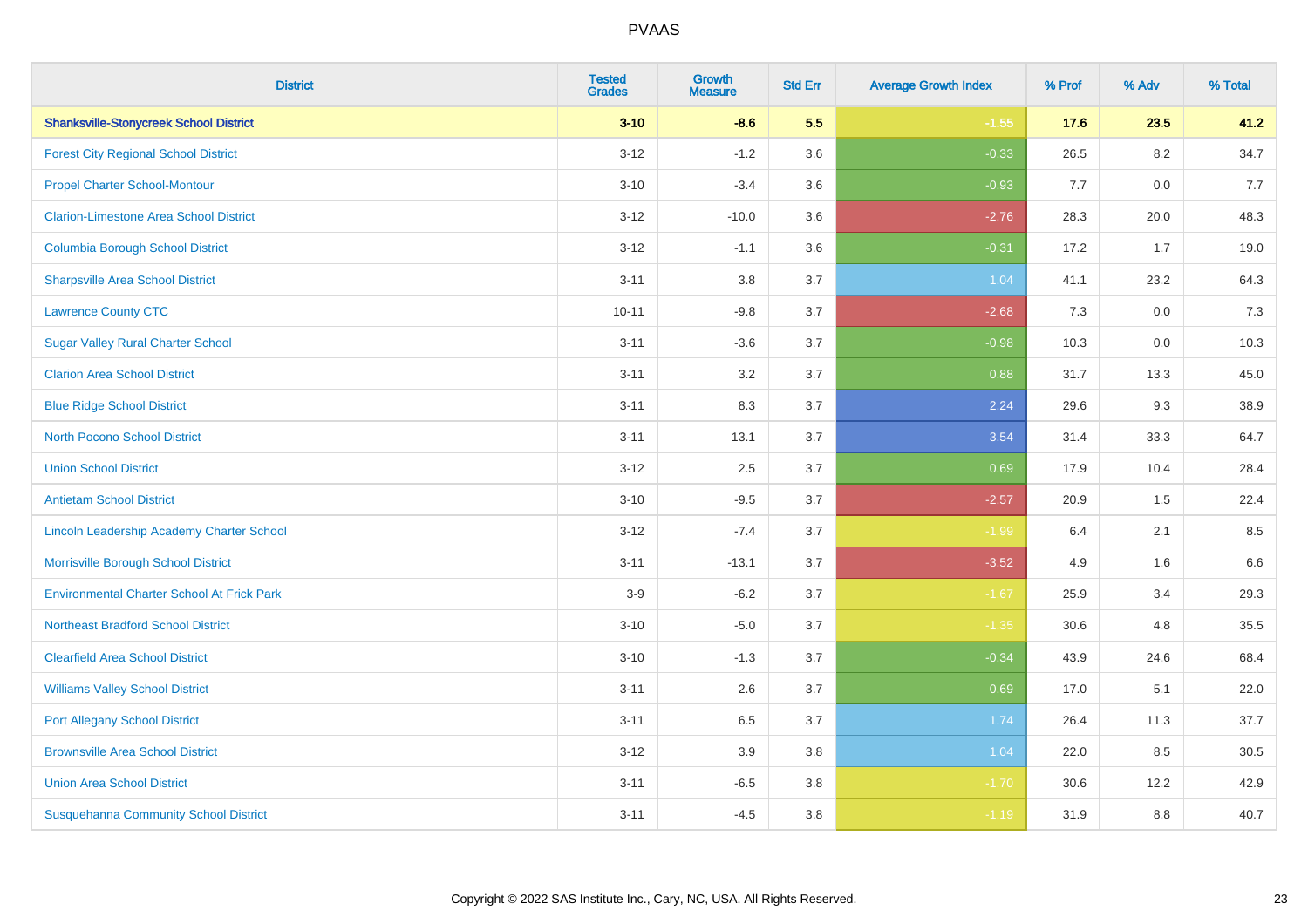| <b>District</b>                                 | <b>Tested</b><br><b>Grades</b> | Growth<br><b>Measure</b> | <b>Std Err</b> | <b>Average Growth Index</b> | % Prof | % Adv | % Total |
|-------------------------------------------------|--------------------------------|--------------------------|----------------|-----------------------------|--------|-------|---------|
| <b>Shanksville-Stonycreek School District</b>   | $3 - 10$                       | $-8.6$                   | 5.5            | $-1.55$                     | 17.6   | 23.5  | 41.2    |
| <b>Smethport Area School District</b>           | $3 - 12$                       | 5.8                      | 3.8            | 1.52                        | 24.6   | 20.0  | 44.6    |
| Jefferson-Morgan School District                | $3 - 10$                       | $-12.0$                  | 3.9            | $-3.09$                     | 28.6   | 6.1   | 34.7    |
| <b>West Greene School District</b>              | $3 - 11$                       | $-8.1$                   | 3.9            | $-2.08$                     | 31.0   | 11.9  | 42.9    |
| <b>Allegheny Valley School District</b>         | $3 - 11$                       | $-1.9$                   | 3.9            | $-0.48$                     | 31.8   | 11.4  | 43.2    |
| <b>Line Mountain School District</b>            | $3 - 11$                       | 11.7                     | 3.9            | 3.01                        | 40.4   | 42.3  | 82.7    |
| Johnsonburg Area School District                | $3 - 11$                       | 5.0                      | 3.9            | 1.27                        | 35.5   | 11.8  | 47.4    |
| <b>Tri-Valley School District</b>               | $3 - 10$                       | $-2.7$                   | 3.9            | $-0.69$                     | 31.0   | 9.5   | 40.5    |
| <b>West Side CTC</b>                            | $9 - 10$                       | $-32.0$                  | 3.9            | $-8.16$                     | 5.9    | 0.0   | 5.9     |
| Leechburg Area School District                  | $3 - 11$                       | 7.0                      | 3.9            | 1.79                        | 37.7   | 4.9   | 42.6    |
| <b>Rochester Area School District</b>           | $3 - 11$                       | $-5.7$                   | 3.9            | $-1.45$                     | 14.9   | 2.1   | 17.0    |
| <b>Propel Charter School-Homestead</b>          | $3 - 11$                       | $-5.0$                   | 3.9            | $-1.27$                     | 7.3    | 0.0   | 7.3     |
| <b>Blacklick Valley School District</b>         | $3 - 11$                       | $-0.9$                   | 3.9            | $-0.23$                     | 7.7    | 7.7   | 15.4    |
| <b>Riverview School District</b>                | $3 - 11$                       | $-13.0$                  | 4.0            | $-3.29$                     | 43.1   | 7.8   | 51.0    |
| <b>Shade-Central City School District</b>       | $3 - 11$                       | $-14.6$                  | 4.0            | $-3.68$                     | 9.6    | 0.0   | 9.6     |
| <b>Southern Fulton School District</b>          | $3 - 11$                       | $-5.1$                   | 4.0            | $-1.29$                     | 21.7   | 13.0  | 34.8    |
| <b>Berlin Brothersvalley School District</b>    | $3 - 11$                       | 19.6                     | 4.0            | 4.93                        | 28.3   | 41.3  | 69.6    |
| <b>Ridgway Area School District</b>             | $3 - 11$                       | $-6.1$                   | 4.0            | $-1.53$                     | 42.2   | 15.6  | 57.8    |
| <b>Weatherly Area School District</b>           | $3 - 11$                       | $-5.8$                   | 4.0            | $-1.44$                     | 32.1   | 8.9   | 41.1    |
| <b>Benton Area School District</b>              | $3 - 10$                       | 8.1                      | 4.0            | 2.01                        | 35.7   | 28.6  | 64.3    |
| <b>Allegheny-Clarion Valley School District</b> | $3 - 10$                       | 12.3                     | 4.1            | 3.03                        | 33.3   | 19.0  | 52.4    |
| <b>Conemaugh Valley School District</b>         | $3 - 12$                       | $-6.3$                   | 4.1            | $-1.54$                     | 23.7   | 5.1   | 28.8    |
| Jamestown Area School District                  | $3 - 11$                       | $-9.5$                   | 4.1            | $-2.33$                     | 41.5   | 4.9   | 46.3    |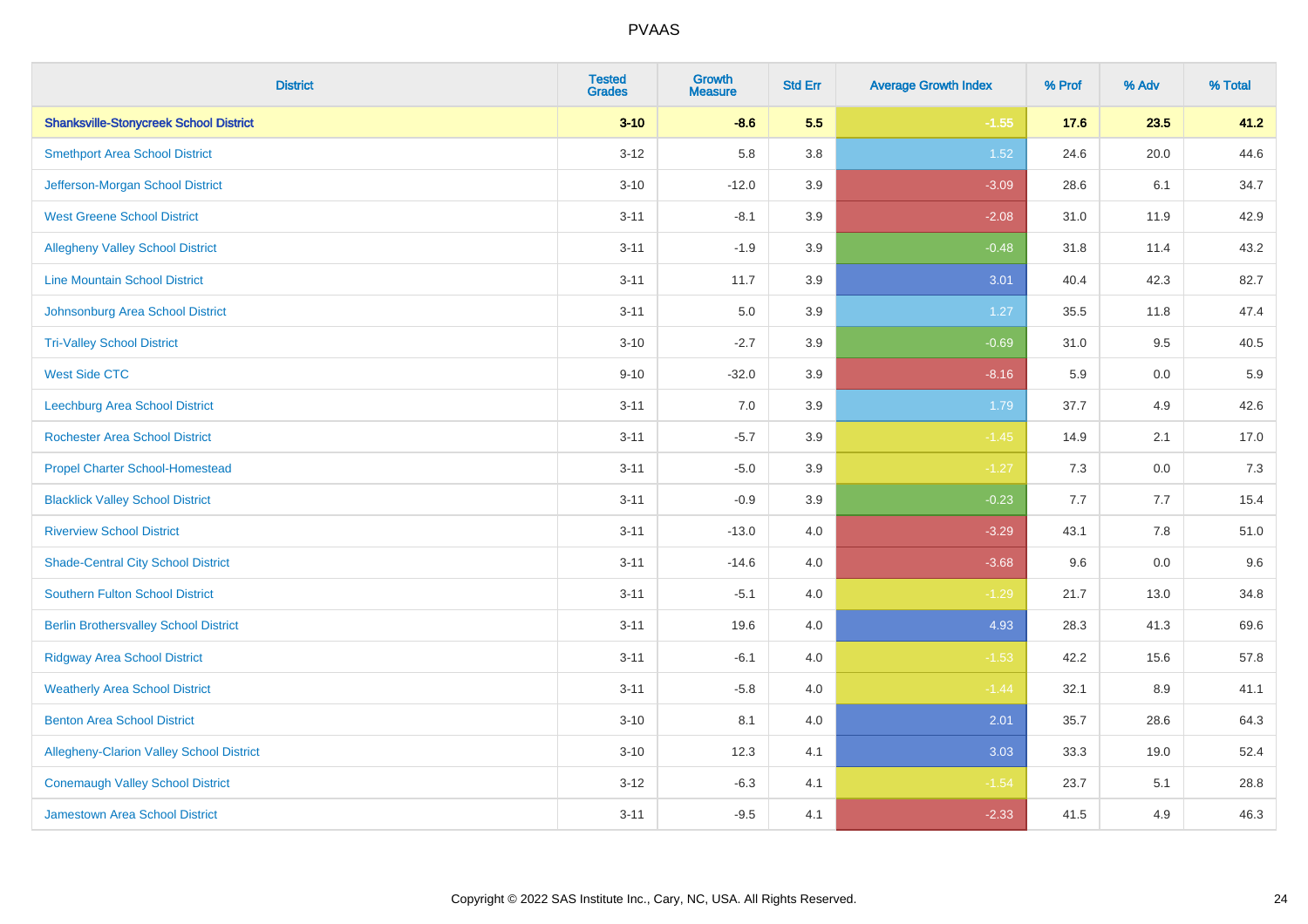| <b>District</b>                                 | <b>Tested</b><br><b>Grades</b> | <b>Growth</b><br><b>Measure</b> | <b>Std Err</b> | <b>Average Growth Index</b> | % Prof | % Adv   | % Total |
|-------------------------------------------------|--------------------------------|---------------------------------|----------------|-----------------------------|--------|---------|---------|
| <b>Shanksville-Stonycreek School District</b>   | $3 - 10$                       | $-8.6$                          | 5.5            | $-1.55$                     | 17.6   | 23.5    | 41.2    |
| <b>Williamsburg Community School District</b>   | $3 - 11$                       | $-16.9$                         | 4.1            | $-4.14$                     | 22.4   | 0.0     | 22.4    |
| <b>Jenkintown School District</b>               | $3 - 11$                       | $-7.9$                          | 4.1            | $-1.92$                     | 34.1   | 27.3    | 61.4    |
| North Clarion County School District            | $3 - 12$                       | 3.4                             | 4.1            | 0.83                        | 45.0   | 18.8    | 63.8    |
| <b>Roberto Clemente Charter School</b>          | $3 - 12$                       | $-3.3$                          | 4.1            | $-0.79$                     | 22.7   | 4.6     | 27.3    |
| <b>Ferndale Area School District</b>            | $3 - 10$                       | $-1.1$                          | 4.1            | $-0.27$                     | 21.0   | 7.9     | 29.0    |
| <b>Chichester School District</b>               | $3 - 11$                       | $-1.8$                          | 4.2            | $-0.44$                     | 40.0   | 14.0    | 54.0    |
| <b>Farrell Area School District</b>             | $3 - 11$                       | $-1.9$                          | 4.2            | $-0.44$                     | 9.3    | 11.6    | 20.9    |
| <b>Western Beaver County School District</b>    | $3 - 11$                       | $-9.3$                          | 4.2            | $-2.20$                     | 45.1   | 3.9     | 49.0    |
| Mastery Charter School - Pickett Campus         | $6 - 10$                       | 2.7                             | 4.2            | 0.65                        | 20.6   | 0.0     | 20.6    |
| Dr Robert Ketterer Charter School Inc           | $6 - 12$                       | 7.1                             | 4.3            | 1.66                        | 7.3    | 1.7     | 9.0     |
| <b>Sullivan County School District</b>          | $3 - 10$                       | 2.5                             | 4.3            | 0.58                        | 43.6   | 7.7     | 51.3    |
| <b>Tidioute Community Charter School</b>        | $3 - 11$                       | 0.8                             | 4.4            | 0.19                        | 18.1   | $6.9\,$ | 25.0    |
| <b>Millville Area School District</b>           | $3 - 12$                       | $-5.6$                          | 4.4            | $-1.26$                     | 31.4   | 11.4    | 42.9    |
| <b>Southeastern Greene School District</b>      | $3 - 10$                       | $-2.3$                          | 4.4            | $-0.53$                     | 29.0   | 9.7     | 38.7    |
| <b>Cameron County School District</b>           | $3 - 12$                       | $-5.0$                          | 4.4            | $-1.12$                     | 34.9   | 4.8     | 39.7    |
| York Academy Regional Charter School            | $3 - 11$                       | $-2.3$                          | 4.4            | $-0.52$                     | 23.5   | 2.0     | 25.5    |
| California Area School District                 | $3 - 10$                       | $-13.7$                         | 4.5            | $-3.06$                     | 41.7   | 16.7    | 58.3    |
| <b>Commodore Perry School District</b>          | $3 - 11$                       | $-10.4$                         | 4.5            | $-2.30$                     | 29.4   | 5.9     | 35.3    |
| Capital Area School for the Arts Charter School | $9 - 11$                       | 14.2                            | 4.5            | 3.13                        | 27.5   | 30.0    | 57.5    |
| <b>Mastery Charter School - Gratz Campus</b>    | $7 - 10$                       | $-9.5$                          | 4.6            | $-2.09$                     | 0.0    | 3.4     | 3.4     |
| <b>Cornell School District</b>                  | $3 - 11$                       | $-5.5$                          | 4.6            | $-1.20$                     | 11.3   | 3.2     | 14.5    |
| <b>Moshannon Valley School District</b>         | $3 - 10$                       | $-5.1$                          | 4.6            | $-1.12$                     | 25.0   | 12.5    | 37.5    |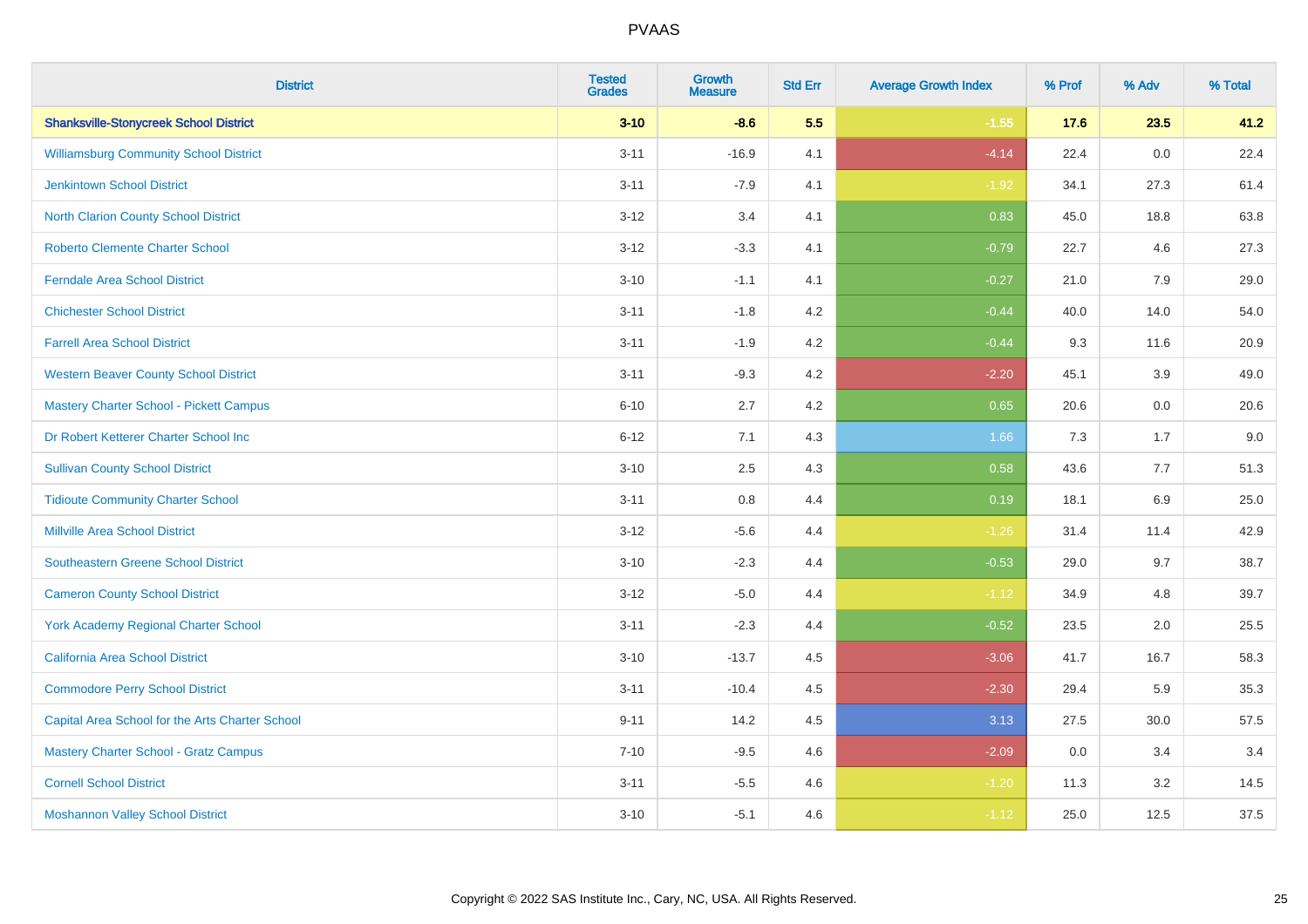| <b>District</b>                                 | <b>Tested</b><br><b>Grades</b> | <b>Growth</b><br><b>Measure</b> | <b>Std Err</b> | <b>Average Growth Index</b> | % Prof | % Adv | % Total |
|-------------------------------------------------|--------------------------------|---------------------------------|----------------|-----------------------------|--------|-------|---------|
| <b>Shanksville-Stonycreek School District</b>   | $3 - 10$                       | $-8.6$                          | 5.5            | $-1.55$                     | 17.6   | 23.5  | 41.2    |
| <b>Northern Potter School District</b>          | $3 - 12$                       | $6.8\,$                         | 4.6            | 1.48                        | 30.6   | 11.1  | 41.7    |
| <b>Avella Area School District</b>              | $3 - 12$                       | 1.6                             | 4.7            | 0.34                        | 34.8   | 7.2   | 42.0    |
| <b>Hanover Area School District</b>             | $3 - 11$                       | $-14.7$                         | 4.7            | $-3.13$                     | 12.1   | 3.0   | 15.2    |
| <b>Forbes Road School District</b>              | $3 - 11$                       | $-11.5$                         | 4.7            | $-2.43$                     | 23.1   | 10.3  | 33.3    |
| <b>Forest Area School District</b>              | $3 - 11$                       | $-1.8$                          | 4.7            | $-0.37$                     | 18.9   | 15.1  | 34.0    |
| <b>Evergreen Community Charter School</b>       | $6 - 11$                       | $-1.1$                          | 4.7            | $-0.23$                     | 34.6   | 26.9  | 61.5    |
| <b>Fannett-Metal School District</b>            | $3 - 11$                       | $-22.3$                         | 4.8            | $-4.65$                     | 16.4   | 6.6   | 23.0    |
| <b>Tulpehocken Area School District</b>         | $3 - 12$                       | 1.0                             | 4.9            | 0.20                        | 11.5   | 23.1  | 34.6    |
| <b>Clairton City School District</b>            | $3 - 11$                       | $-1.6$                          | 5.0            | $-0.32$                     | 3.8    | 0.5   | 4.4     |
| <b>Harmony Area School District</b>             | $3 - 10$                       | $-5.7$                          | 5.0            | $-1.13$                     | 33.3   | 0.0   | 33.3    |
| <b>Keystone Education Center Charter School</b> | $3 - 12$                       | $-6.5$                          | 5.1            | $-1.28$                     | 0.0    | 0.0   | 0.0     |
| <b>Upper Dauphin Area School District</b>       | $3 - 11$                       | 16.5                            | 5.1            | 3.26                        | 37.5   | 26.8  | 64.3    |
| <b>Oswayo Valley School District</b>            | $3 - 12$                       | 9.9                             | 5.1            | 1.93                        | 26.5   | 44.1  | 70.6    |
| <b>Claysburg-Kimmel School District</b>         | $3 - 11$                       | $-1.2$                          | 5.2            | $-0.22$                     | 5.0    | 0.0   | $5.0\,$ |
| <b>Galeton Area School District</b>             | $3 - 11$                       | 5.4                             | 5.4            | 1.01                        | 33.3   | 22.2  | 55.6    |
| <b>Valley Grove School District</b>             | $3 - 10$                       | $-4.0$                          | 5.5            | $-0.72$                     | 68.4   | 15.8  | 84.2    |
| <b>Shanksville-Stonycreek School District</b>   | $3 - 10$                       | $-8.6$                          | 5.5            | $-1.55$                     | 17.6   | 23.5  | 41.2    |
| People For People Charter School                | $3 - 12$                       | 6.4                             | 5.6            | 1.15                        | 2.4    | 0.0   | 2.4     |
| <b>Monessen City School District</b>            | $3 - 10$                       | $-3.9$                          | 5.6            | $-0.69$                     | 21.0   | 10.5  | 31.6    |
| Urban Pathways 6-12 Charter School              | $6 - 11$                       | $-4.1$                          | 5.7            | $-0.72$                     | 0.0    | 0.0   | 0.0     |
| <b>Mastery Charter School - Thomas Campus</b>   | $3 - 10$                       | 7.9                             | 5.7            | 1.39                        | 12.5   | 0.0   | 12.5    |
| <b>Keystone School District</b>                 | $3 - 11$                       | 7.8                             | 5.7            | 1.37                        | 35.0   | 45.0  | 80.0    |